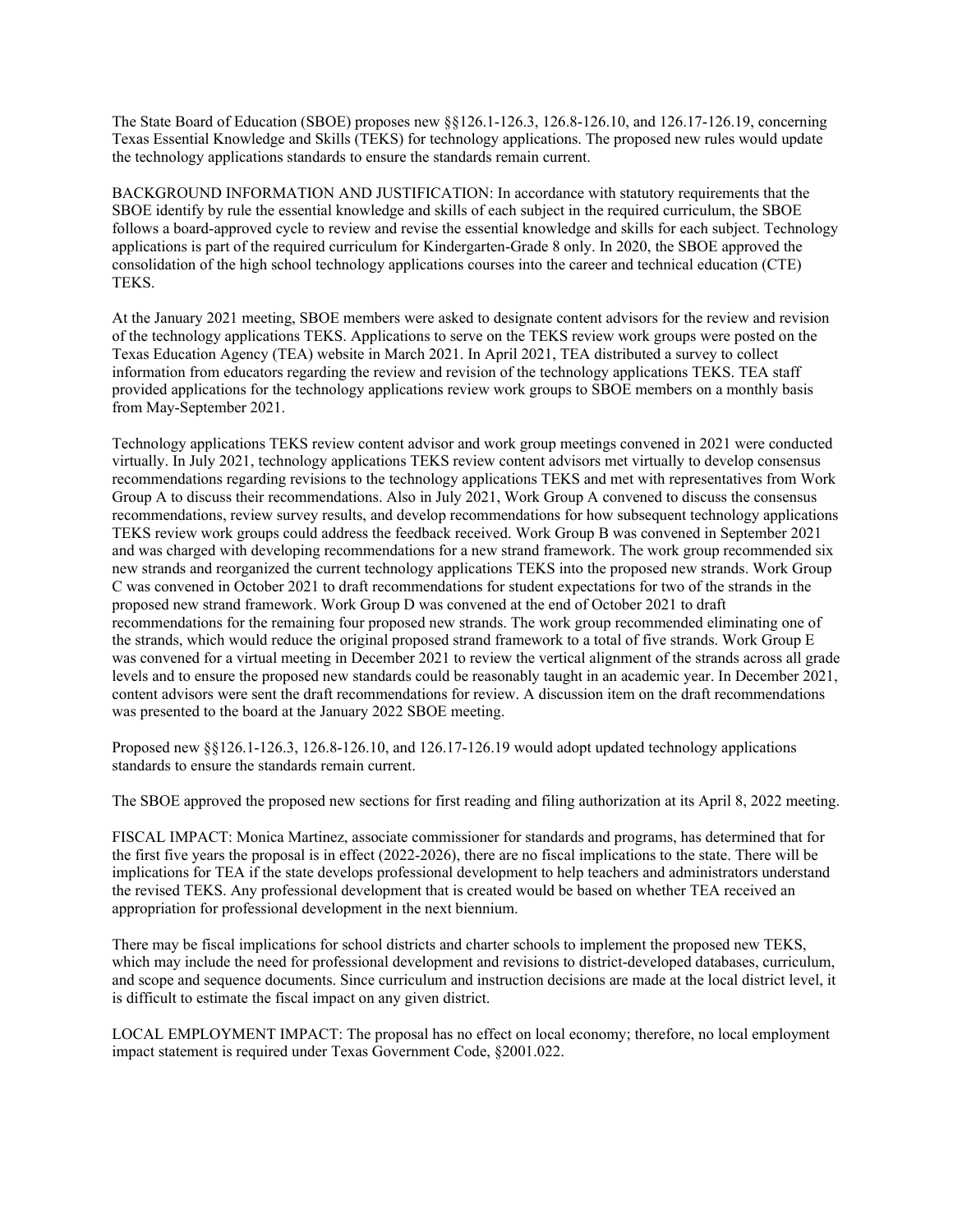SMALL BUSINESS, MICROBUSINESS, AND RURAL COMMUNITY IMPACT: The proposal has no direct adverse economic impact for small businesses, microbusinesses, or rural communities; therefore, no regulatory flexibility analysis specified in Texas Government Code, §2006.002, is required.

COST INCREASE TO REGULATED PERSONS: The proposal does not impose a cost on regulated persons, another state agency, a special district, or a local government and, therefore, is not subject to Texas Government Code, §2001.0045.

TAKINGS IMPACT ASSESSMENT: The proposal does not impose a burden on private real property and, therefore, does not constitute a taking under Texas Government Code, §2007.043.

GOVERNMENT GROWTH IMPACT: TEA staff prepared a Government Growth Impact Statement assessment for this proposed rulemaking. During the first five years the proposed rulemaking would be in effect, it would create new regulations by adopting new technology applications TEKS required to be offered by school districts and charter schools.

The proposed rulemaking would not create or eliminate a government program; would not require the creation of new employee positions or elimination of existing employee positions; would not require an increase or decrease in future legislative appropriations to the agency; would not require an increase or decrease in fees paid to the agency; would not expand, limit, or repeal an existing regulation; would not increase or decrease the number of individuals subject to its applicability; and would not positively or adversely affect the state's economy.

PUBLIC BENEFIT AND COST TO PERSONS: Ms. Martinez has determined that for each year of the first five years the proposal is in effect, the public benefit anticipated as a result of enforcing the proposal would be better alignment of the TEKS and coordination of the standards with the adoption of instructional materials. There is no anticipated economic cost to persons who are required to comply with the proposal.

DATA AND REPORTING IMPACT: The proposal would have no data and reporting impact.

PRINCIPAL AND CLASSROOM TEACHER PAPERWORK REQUIREMENTS: TEA has determined that the proposal would not require a written report or other paperwork to be completed by a principal or classroom teacher.

PUBLIC COMMENTS: The public comment period on the proposal begins May 6, 2022, and ends at 5:00 p.m. on June 10, 2022. A form for submitting public comments is available on the TEA website at https://tea.texas.gov/About\_TEA/Laws\_and\_Rules/SBOE\_Rules (TAC)/Proposed\_State\_Board\_of\_Education\_Rul es/. The SBOE will take registered oral and written comments on the proposal at the appropriate committee meeting in June 2022 in accordance with the SBOE board operating policies and procedures. A request for a public hearing on the proposal submitted under the Administrative Procedure Act must be received by the commissioner of education not more than 14 calendar days after notice of the proposal has been published in the *Texas Register* on May 6, 2022.

STATUTORY AUTHORITY. The new sections are proposed under Texas Education Code (TEC), §7.102(c)(4), which requires the State Board of Education (SBOE) to establish curriculum and graduation requirements; TEC, §28.002(a), which identifies the subjects of the required curriculum; TEC, §28.002(c), which requires the SBOE to identify by rule the essential knowledge and skills of each subject in the required curriculum that all students should be able to demonstrate and that will be used in evaluating instructional materials and addressed on the state assessment instruments; TEC, §28.002(c-3), which requires the SBOE to include coding, computer programming, computational thinking, and cybersecurity in the Texas Essential Knowledge and Skills (TEKS) for technology applications for Kindergarten-Grade 8. The statute also requires that, as needed, the SBOE review and revise the technology applications TEKS every five years to ensure that the standards are relevant to student education and align current or emerging professions; and TEC, §28.002(z), which requires the SBOE to adopt rules to require school districts to incorporate instruction in digital citizenship, including information regarding the potential criminal consequences of cyberbullying, into the district's curriculum.

CROSS REFERENCE TO STATUTE. The new sections implement Texas Education Code,  $\S7.102(c)(4)$  and  $§28.002(a), (c), (c-3), and (z).$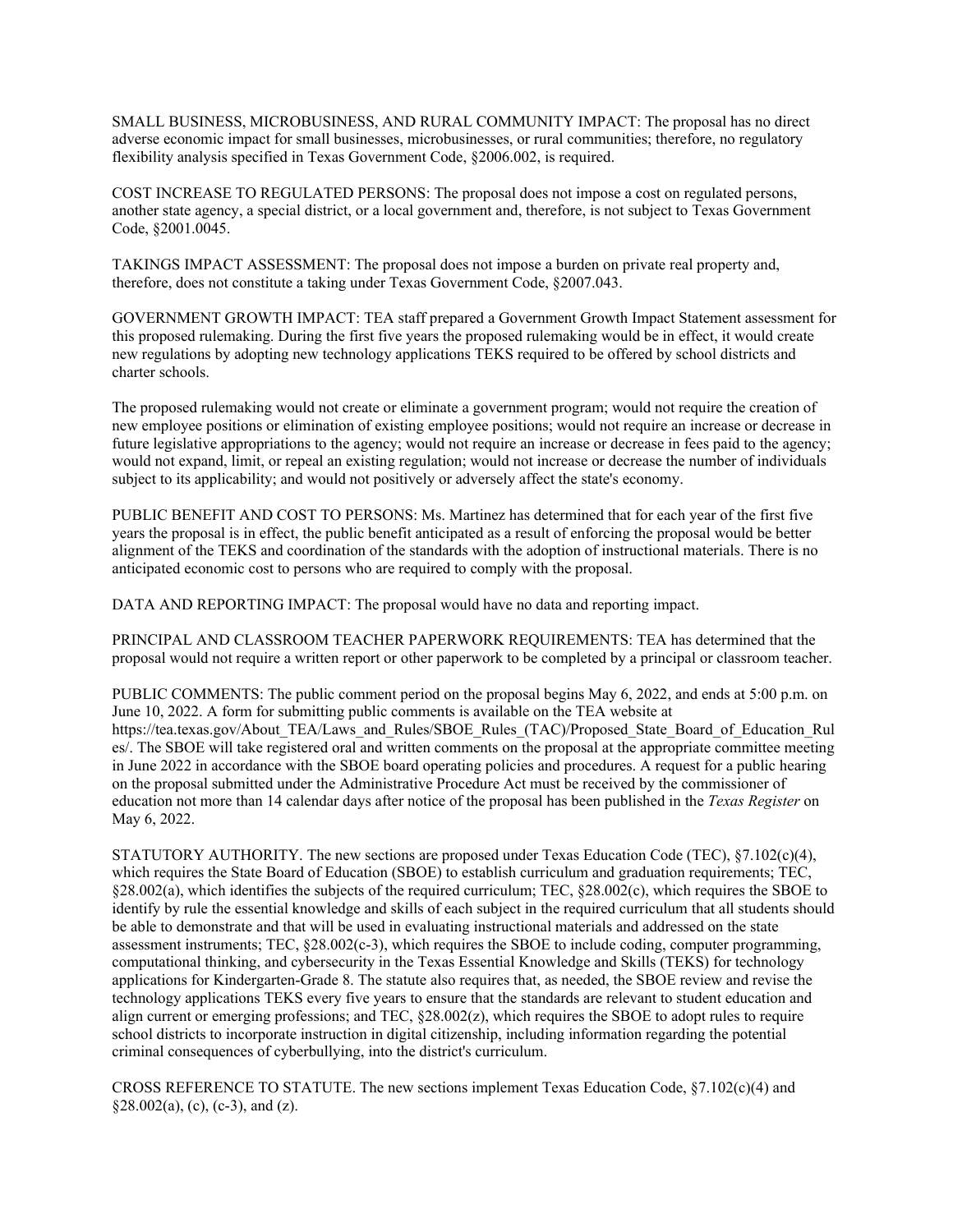<rule>

### **§126.1. Technology Applications, Kindergarten, Adopted 2022.**

- (a) Implementation. The provisions of this section shall be implemented by school districts beginning with the 2024-2025 school year.
	- (1) No later than August 1, 2024, the commissioner of education shall determine whether instructional materials funding has been made available to Texas public schools for materials that cover the essential knowledge and skills identified in this section.
	- (2) If the commissioner makes the determination that instructional materials funding has been made available this section shall be implemented beginning with the 2024-2025 school year and apply to the 2024-2025 and subsequent school years.
	- (3) If the commissioner does not make the determination that instructional materials funding has been made available under this subsection, the commissioner shall determine no later than August 1 of each subsequent school year whether instructional materials funding has been made available. If the commissioner determines that instructional materials funding has been made available, the commissioner shall notify the State Board of Education and school districts that this section shall be implemented for the following school year.

#### (b) Introduction.

- (1) Technology includes data communication, data processing, and the devices used for these tasks locally and across networks. Learning to apply these technologies motivates students to develop critical-thinking skills, higher-order thinking, and innovative problem solving. Technology applications incorporates the study of digital tools, devices, communication, and programming to empower students to apply current and emerging technologies in their careers, their education, and beyond.
- (2) The technology applications Texas Essential Knowledge and Skills (TEKS) consist of five strands that prepare students to be literate in technology applications by Grade 8: computational thinking; creativity and innovation; data literacy, management, and representation; digital citizenship; and practical technology concepts. Communication and collaboration skills are embedded across the strands.
	- (A) Computational thinking. Students break down the problem-solving process into four steps: decomposition, pattern recognition, abstraction, and algorithms.
	- (B) Creativity and innovation. Students use innovative design processes to develop solutions to problems. Students plan a solution, create the solution, test the solution, iterate, and debug the solution as needed and implement a completely new and innovative product.
	- (C) Data literacy, management, and representation. Students collect, organize, manage, analyze, and publish various types of data for an audience.
	- (D) Digital citizenship. Students practice the ethical and effective application of technology and develop an understanding of cybersecurity and the impact of a digital footprint to become safe, productive, and respectful digital citizens.
	- (E) Practical technology concepts. Students build their knowledge of software applications and hardware focusing on keyboarding and use of applications and tools.
- (3) The technology applications TEKS can be integrated into all content areas and can support standalone courses. Districts have the flexibility of offering technology applications in a variety of settings, including through a stand-alone course or by integrating the technology applications standards in the essential knowledge and skills for one or more courses or subject areas.
- (4) Statements containing the word "including" reference content that must be mastered, while those containing the phrase "such as" are intended as possible illustrative examples.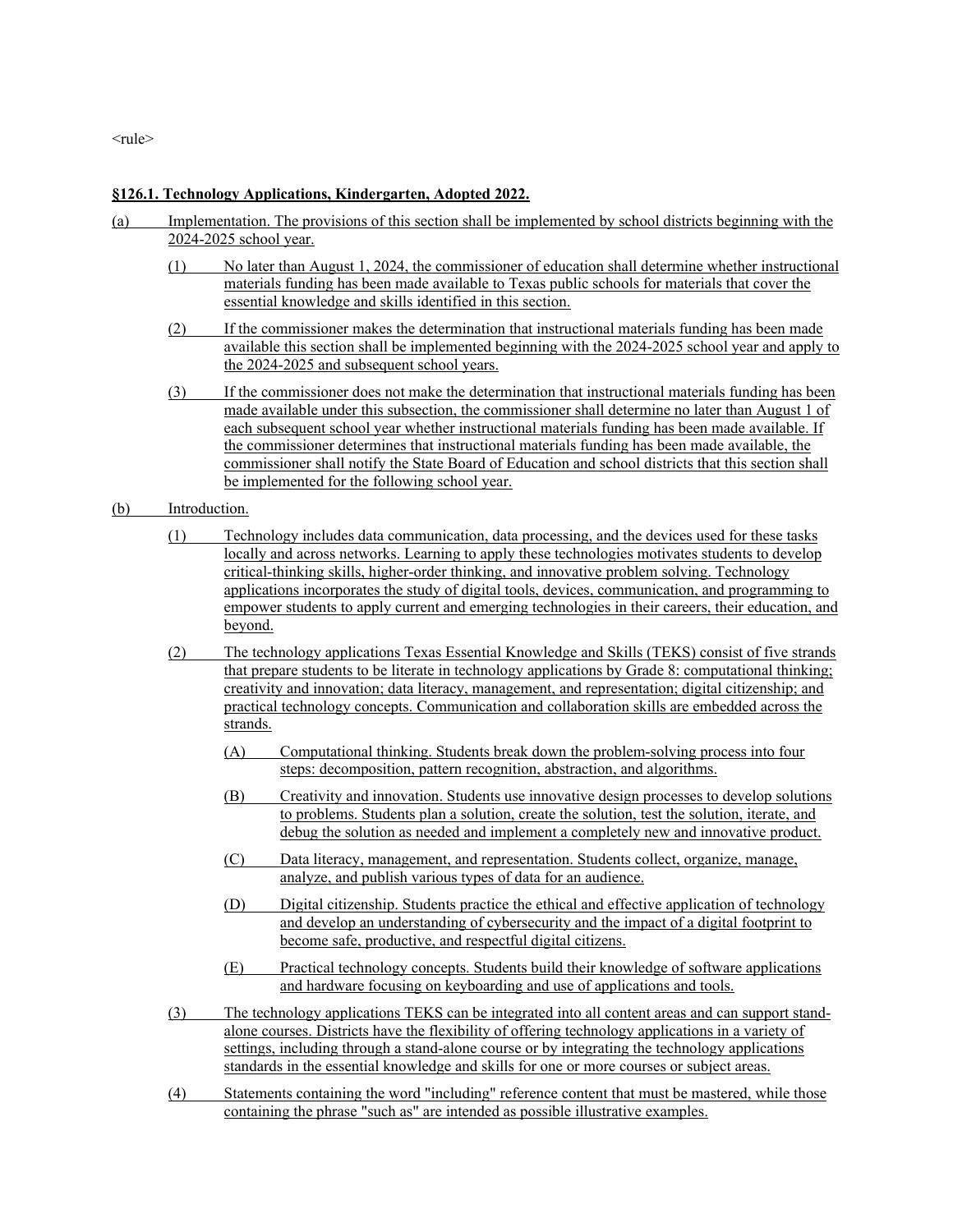### (c) Knowledge and skills.

- (1) Computational thinking--foundations. The student explores the core concepts of computational thinking, a set of problem-solving processes that involve decomposition, pattern recognition, abstraction, and algorithms. The student is expected to:
	- (A) identify a problem or task such as making a sandwich and break it down (decompose) into smaller pieces;
	- (B) identify simple patterns and make predictions based on the patterns; and
	- (C) identify algorithms (step-by-step instructions) using a sequential process such as first, next, then, and last.
- (2) Computational thinking--applications. The student, with guidance from an educator, applies the fundamentals of computer science. The student is expected to create a sequence of code with or without technology such as solving a maze using drag-and-drop programming or creating step-bystep directions for student movement to a specific location.
- (3) Creativity and innovation--innovative design process. The student takes an active role in learning by using a design process to solve authentic problems for a local or global audience, using a variety of technologies. The student is expected to:
	- (A) practice personal skills, including following directions, needed to successfully implement design processes; and
	- (B) use a design process with components such as asking questions, brainstorming, or storyboarding to identify and solve authentic problems with adult assistance.
- (4) Data literacy, management, and representation--collect data. The student defines data and explains how data can be found and collected. The student is expected to:
	- (A) communicate an understanding that data is information collected about people, events, or objects such as computer searches and weather patterns; and
	- (B) communicate with adult assistance the idea that digital devices can search for and retrieve information.
- (5) Digital citizenship--social interactions. The student identifies appropriate ways to communicate in various digital environments. The student is expected to identify and demonstrate responsible behavior within a digital environment.
- (6) Digital citizenship--ethics and laws. The student recognizes and practices responsible, legal, and ethical behavior while using digital tools and resources. The student is expected to:
	- (A) demonstrate acceptable use of digital resources and devices as outlined in local policies or acceptable use policy (AUP); and
	- (B) communicate an understanding that all digital content has owners.
- (7) Digital citizenship--privacy, safety, and security. The student practices safe, legal, and ethical digital behaviors to become a socially responsible digital citizen. The student is expected to:
	- (A) identify ways to keep a user account safe, including not sharing login information and logging off accounts and devices; and
	- (B) identify and discuss what information is safe to share online such as hobbies and likes and dislikes and what information is unsafe such as identifying information.
- (8) Practical technology concepts--skills and tools. The student demonstrates knowledge and appropriate use of technology systems, concepts, and operations. The student is expected to:
	- (A) use a variety of applications, devices, and online learning environments to engage with content;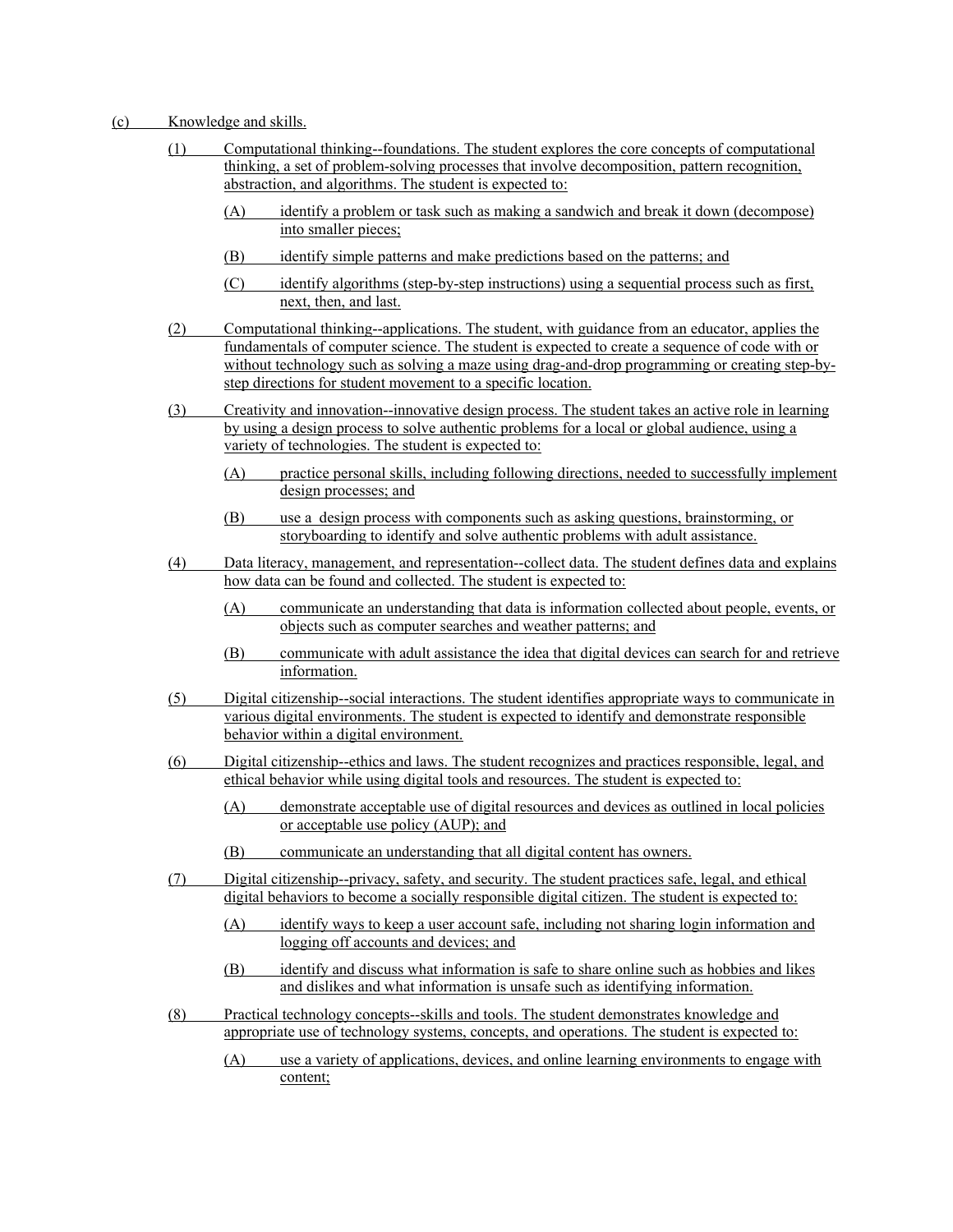- (B) identify basic computer hardware, including a variety of input and output devices, and software using accurate terminology;
- (C) perform software application functions such as opening an application and modifying, printing, and saving digital artifacts using a variety of developmentally appropriate digital tools and resources;
- (D) practice ergonomically correct keyboarding techniques and developmentally appropriate hand and body positions; and
- (E) identify, locate, and practice using keys on the keyboard, including letters, numbers, and special keys such as space bar and backspace.

# **§126.2. Technology Applications, Grade 1, Adopted 2022.**

- (a) Implementation. The provisions of this section shall be implemented by school districts beginning with the 2024-2025 school year.
	- (1) No later than August 1, 2024, the commissioner of education shall determine whether instructional materials funding has been made available to Texas public schools for materials that cover the essential knowledge and skills identified in this section.
	- (2) If the commissioner makes the determination that instructional materials funding has been made available this section shall be implemented beginning with the 2024-2025 school year and apply to the 2024-2025 and subsequent school years.
	- (3) If the commissioner does not make the determination that instructional materials funding has been made available under this subsection, the commissioner shall determine no later than August 1 of each subsequent school year whether instructional materials funding has been made available. If the commissioner determines that instructional materials funding has been made available, the commissioner shall notify the State Board of Education and school districts that this section shall be implemented for the following school year.
- (b) Introduction.
	- (1) Technology includes data communication, data processing, and the devices used for these tasks locally and across networks. Learning to apply these technologies motivates students to develop critical-thinking skills, higher-order thinking, and innovative problem solving. Technology applications incorporates the study of digital tools, devices, communication, and programming to empower students to apply current and emerging technologies in their careers, their education, and beyond.
	- (2) The technology applications Texas Essential Knowledge and Skills (TEKS) consist of five strands that prepare students to be literate in technology applications by grade 8: computational thinking; creativity and innovation; data literacy, management, and representation; digital citizenship; and practical technology concepts. Communication and collaboration skills are embedded across the strands.
		- (A) Computational thinking. Students break down the problem-solving process into four steps: decomposition, pattern recognition, abstraction, and algorithms.
		- (B) Creativity and innovation. Students use innovative design processes to develop solutions to problems. Students plan a solution, create the solution, test the solution, iterate, and debug the solution as needed, and implement a completely new and innovative product.
		- (C) Data literacy, management, and representation. Students collect, organize, manage, analyze, and publish various types of data for an audience.
		- (D) Digital citizenship. Students practice the ethical and effective application of technology and develop an understanding of cybersecurity and the impact of a digital footprint to become safe, productive, and respectful digital citizens.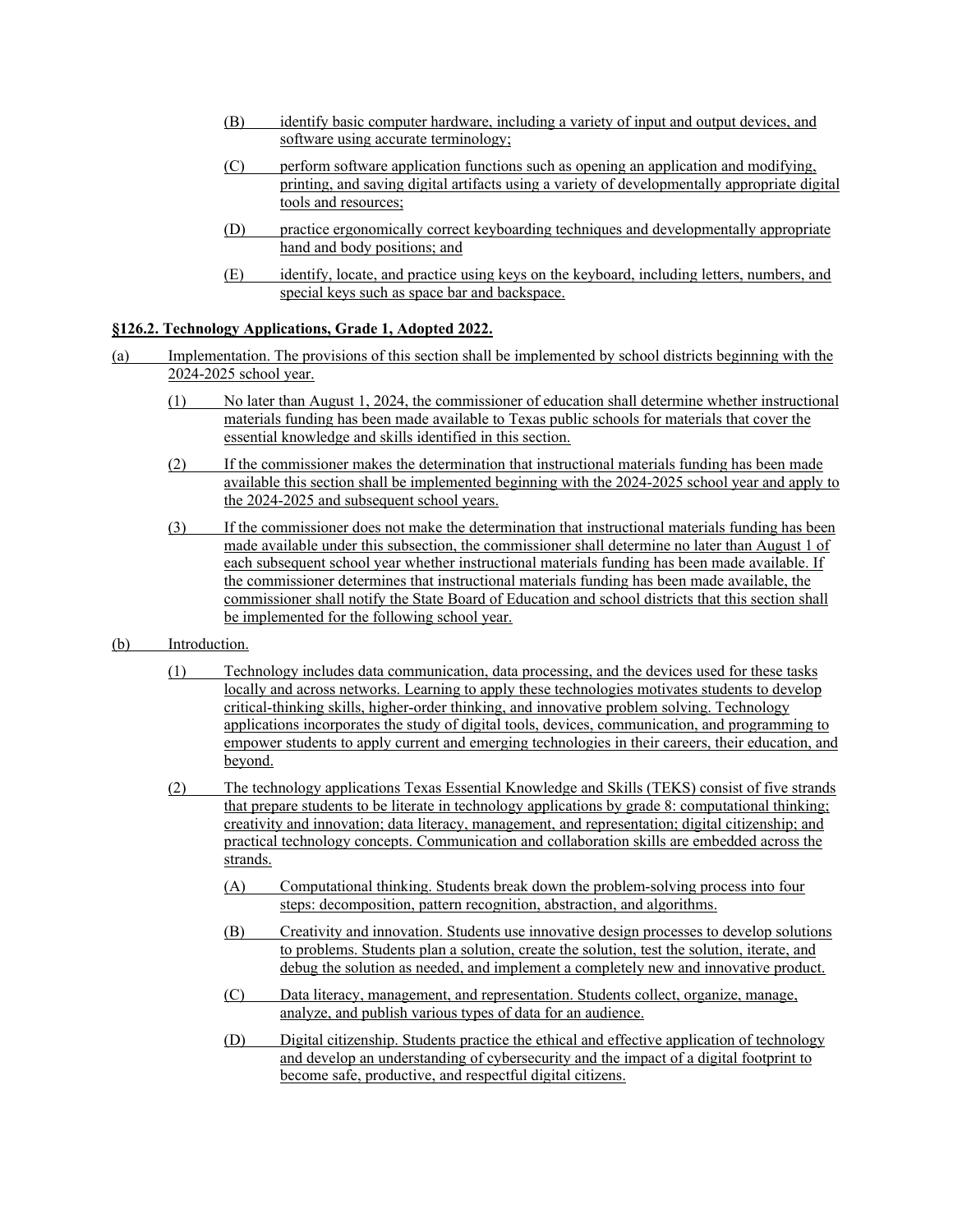- (E) Practical technology concepts. Students build their knowledge of software applications and hardware focusing on keyboarding and use of applications and tools.
- (3) The technology applications TEKS can be integrated into all content areas and can support standalone courses. Districts have the flexibility of offering technology applications in a variety of settings, including through a stand-alone course or by integrating the technology applications standards in the essential knowledge and skills for one or more courses or subject areas.
- (4) Statements containing the word "including" reference content that must be mastered, while those containing the phrase "such as" are intended as possible illustrative examples.
- (c) Knowledge and skills.
	- (1) Computational thinking--foundations. The student explores the core concepts of computational thinking, a set of problem-solving processes that involve decomposition, pattern recognition, abstraction, and algorithms. The student is expected to:
		- (A) identify and discuss a problem or task and break down (decompose) the solution into sequential steps;
		- (B) identify the simple patterns found in the solutions to everyday problems or tasks; and
		- (C) create a simple algorithm (step-by-step instructions) for an everyday task.
	- (2) Computational thinking--applications. The student, with guidance from an educator, applies the fundamentals of computer science. The student is expected to create a sequence of code that solves a simple problem with or without technology.
	- (3) Creativity and innovation--innovative design process. The student takes an active role in learning by using a design process to solve authentic problems for a local or global audience, using a variety of technologies. The student is expected to:
		- (A) practice personal skills and behaviors, including following directions and mental agility, needed to implement a design process successfully; and
		- (B) use a design process with components such as asking questions, brainstorming, or storyboarding to identify and solve authentic problems with adult assistance.
	- (4) Creativity and innovation--emerging technologies. The student understands that technology is dynamic and impacts different communities. The student is expected to identify examples of how technology has impacted different communities.
	- (5) Data literacy, management, and representation--collect data. The student defines data and explains how data can be found and collected. The student is expected to:
		- (A) explore and collect many types of data such as preferences or daily routines of people, events, or objects; and
		- (B) conduct a basic search using provided keywords and digital sources with adult assistance.
	- (6) Digital citizenship--social interactions. The student identifies appropriate ways to communicate in various digital environments. The student is expected to describe and demonstrate respectful behavior within a digital environment.
	- (7) Digital citizenship--ethics and laws. The student recognizes and practices responsible, legal, and ethical behavior while using digital tools and resources. The student is expected to:
		- (A) explain and demonstrate the importance of acceptable use of digital resources and devices as outlined in local policies or acceptable use policy (AUP); and
		- (B) communicate an understanding that all digital content has owners and explain the importance of respecting others' belongings as they apply to digital content and information.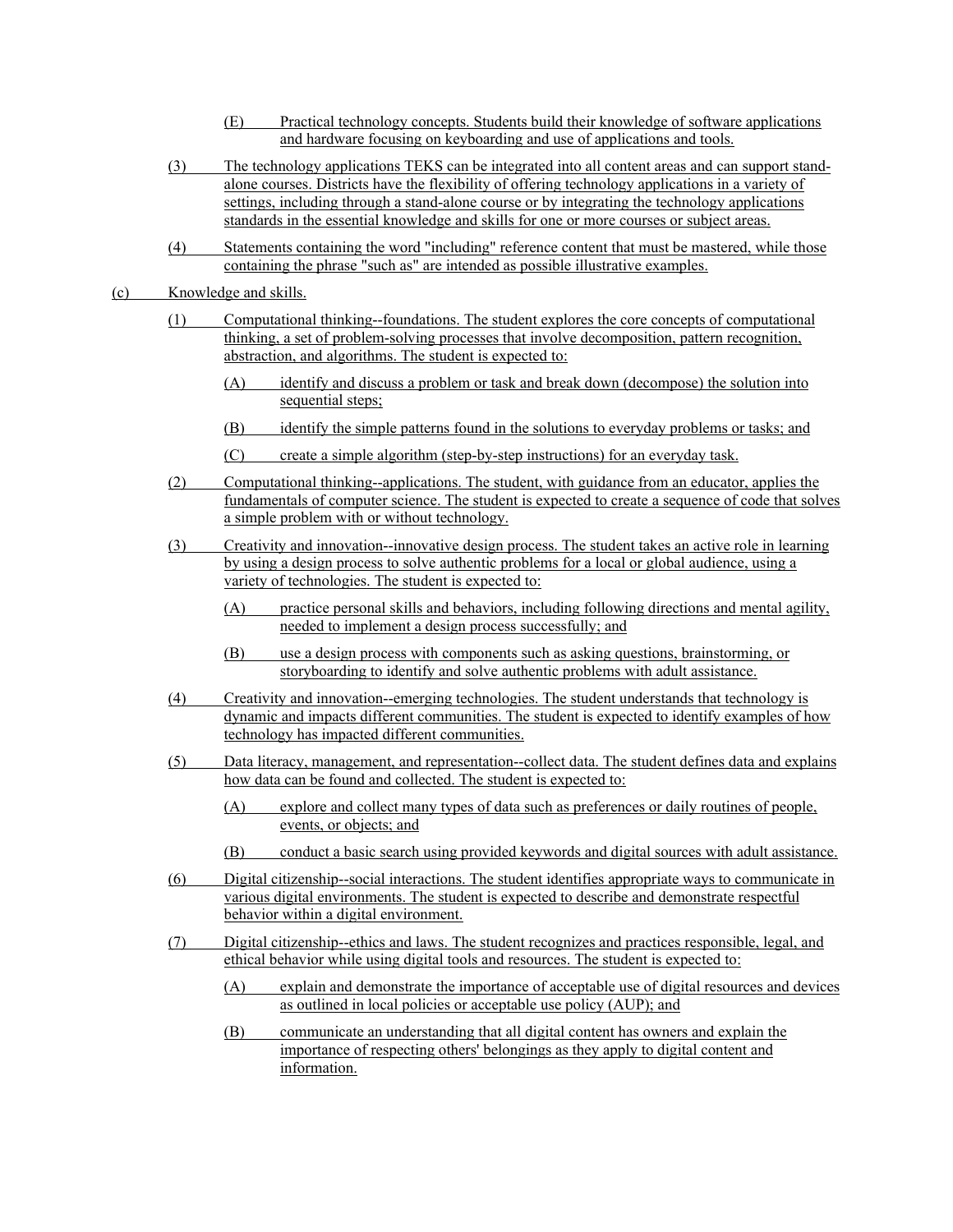- (8) Digital citizenship--privacy, safety, and security. The student practices safe, legal, and ethical digital behaviors to become a socially responsible digital citizen. The student is expected to:
	- (A) identify ways to keep a user account safe, including not sharing login information and logging off accounts and devices;
	- (B) identify and discuss what information is safe to share online such as hobbies and likes and dislikes and what information is unsafe such as identifying information; and
	- (C) discuss and define cyberbullying with teacher support and guidance.
- (9) Practical technology concepts--skills and tools. The student demonstrates knowledge and appropriate use of technology systems, concepts, and operations. The student is expected to:
	- (A) select and use a variety of applications, devices, and online learning environments to create an original product;
	- (B) describe basic computer hardware, including a variety of input and output devices, and software using accurate terminology;
	- (C) perform software application functions such as file management, collaboration, and the creation and revision of digital artifacts using a variety of developmentally appropriate digital tools and resources;
	- (D) practice ergonomically correct keyboarding techniques and developmentally appropriate hand and body positions; and
	- (E) identify, locate, and practice using keys on the keyboard, including upper- and lower-case letters, numbers, and special keys such as space bar, shift, and backspace.

## **§126.3. Technology Applications, Grade 2, Adopted 2022.**

- (a) Implementation. The provisions of this section shall be implemented by school districts beginning with the 2024-2025 school year.
	- (1) No later than August 1, 2024, the commissioner of education shall determine whether instructional materials funding has been made available to Texas public schools for materials that cover the essential knowledge and skills identified in this section.
	- (2) If the commissioner makes the determination that instructional materials funding has been made available this section shall be implemented beginning with the 2024-2025 school year and apply to the 2024-2025 and subsequent school years.
	- (3) If the commissioner does not make the determination that instructional materials funding has been made available under this subsection, the commissioner shall determine no later than August 1 of each subsequent school year whether instructional materials funding has been made available. If the commissioner determines that instructional materials funding has been made available, the commissioner shall notify the State Board of Education and school districts that this section shall be implemented for the following school year.
- (b) Introduction.
	- (1) Technology includes data communication, data processing, and the devices used for these tasks locally and across networks. Learning to apply these technologies motivates students to develop critical-thinking skills, higher-order thinking, and innovative problem solving. Technology applications incorporates the study of digital tools, devices, communication, and programming to empower students to apply current and emerging technologies in their careers, their education, and beyond.
	- (2) The technology applications Texas Essential Knowledge and Skills (TEKS) consist of five strands that prepare students to be literate in technology applications by grade 8: computational thinking; creativity and innovation; data literacy, management, and representation; digital citizenship; and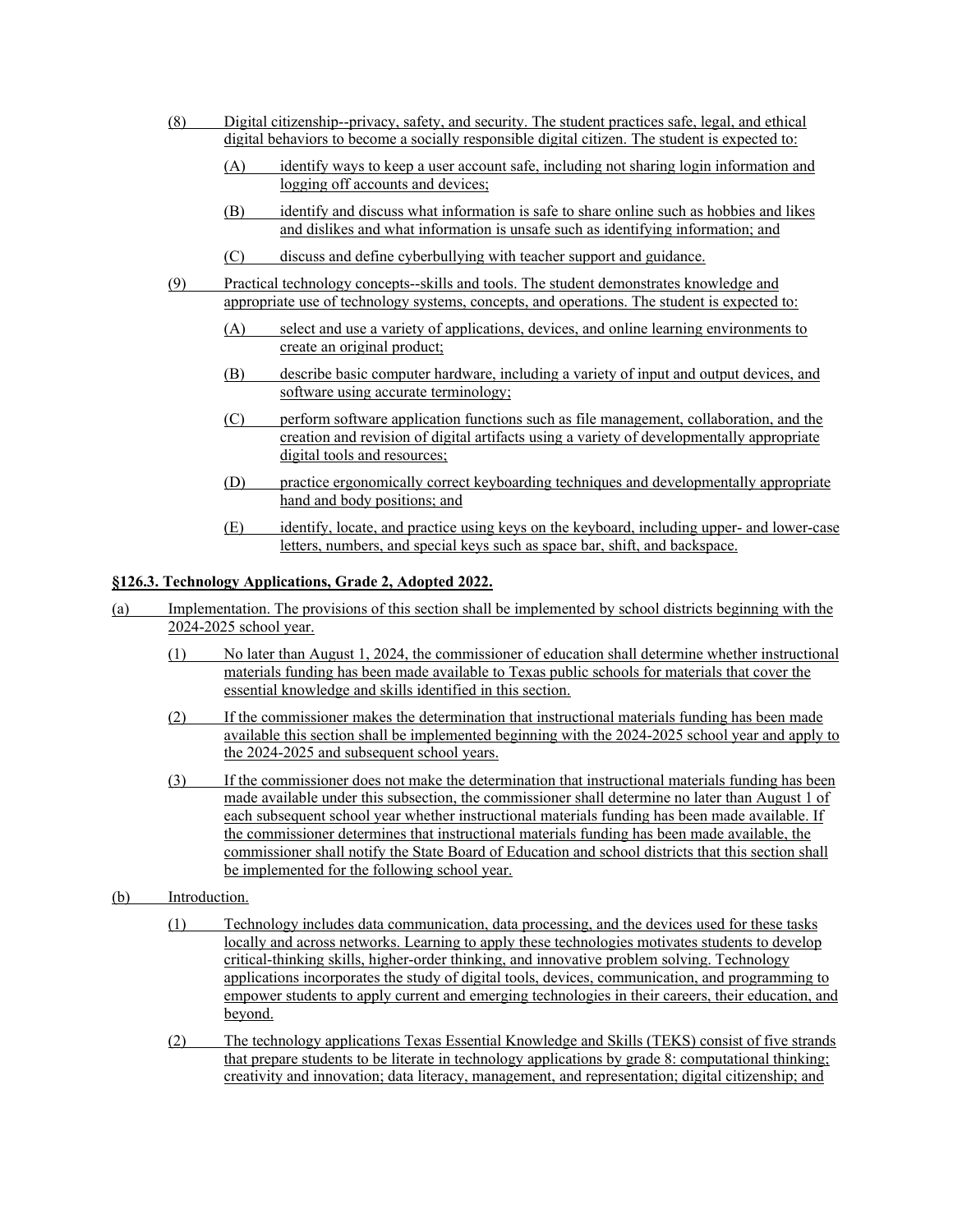practical technology concepts. Communication and collaboration skills are embedded across the strands.

- (A) Computational thinking. Students break down the problem-solving process into four steps: decomposition, pattern recognition, abstraction, and algorithms.
- (B) Creativity and innovation. Students use innovative design processes to develop solutions to problems. Students plan a solution, create the solution, test the solution, iterate, and debug the solution as needed, and implement a completely new and innovative product.
- (C) Data literacy, management, and representation. Students collect, organize, manage, analyze, and publish various types of data for an audience.
- (D) Digital citizenship. Students practice the ethical and effective application of technology and develop an understanding of cybersecurity and the impact of a digital footprint to become safe, productive, and respectful digital citizens.
- (E) Practical technology concepts. Students build their knowledge of software applications and hardware focusing on keyboarding and use of applications and tools.
- (3) The technology applications TEKS can be integrated into all content areas and can support standalone courses. Districts have the flexibility of offering technology applications in a variety of settings, including through a stand-alone course or by integrating the technology applications standards in the essential knowledge and skills for one or more courses or subject areas.
- (4) Statements containing the word "including" reference content that must be mastered, while those containing the phrase "such as" are intended as possible illustrative examples.
- (c) Knowledge and skills.
	- (1) Computational thinking--foundations. The student explores the core concepts of computational thinking, a set of problem-solving processes that involve decomposition, pattern recognition, abstraction, and algorithms. The student is expected to:
		- (A) identify and communicate a problem or task and break down (decompose) multiple solutions into sequential steps:
		- (B) identify complex patterns and make predictions based on the pattern;
		- (C) analyze a plan with adult assistance that outlines the steps needed to complete a task; and
		- (D) create and troubleshoot simple algorithms (step-by-step instructions) that include conditionals such as if-then statements as they apply to an everyday task.
	- (2) Computational thinking--applications. The student, with guidance from an educator, applies the fundamentals of computer science. The student is expected to:
		- (A) identify and explore what a variable is in a sequence of code; and
		- (B) use a design process to create a sequence of code that includes loops to solve a simple problem with or without technology.
	- (3) Creativity and innovation--innovative design process. The student takes an active role in learning by using a design process to solve authentic problems for a local or global audience, using a variety of technologies. The student is expected to:
		- (A) demonstrate personal skills and behaviors, including effective communication, following directions, and mental agility, needed to implement a design process successfully; and
		- (B) apply a design process with components such as testing and reflecting to create new and useful solutions to identify and solve for authentic problems.
	- (4) Creativity and innovation--emerging technologies. The student demonstrates an understanding that technology is dynamic and impacts different communities. The student is expected to identify and analyze how technology impacts different communities.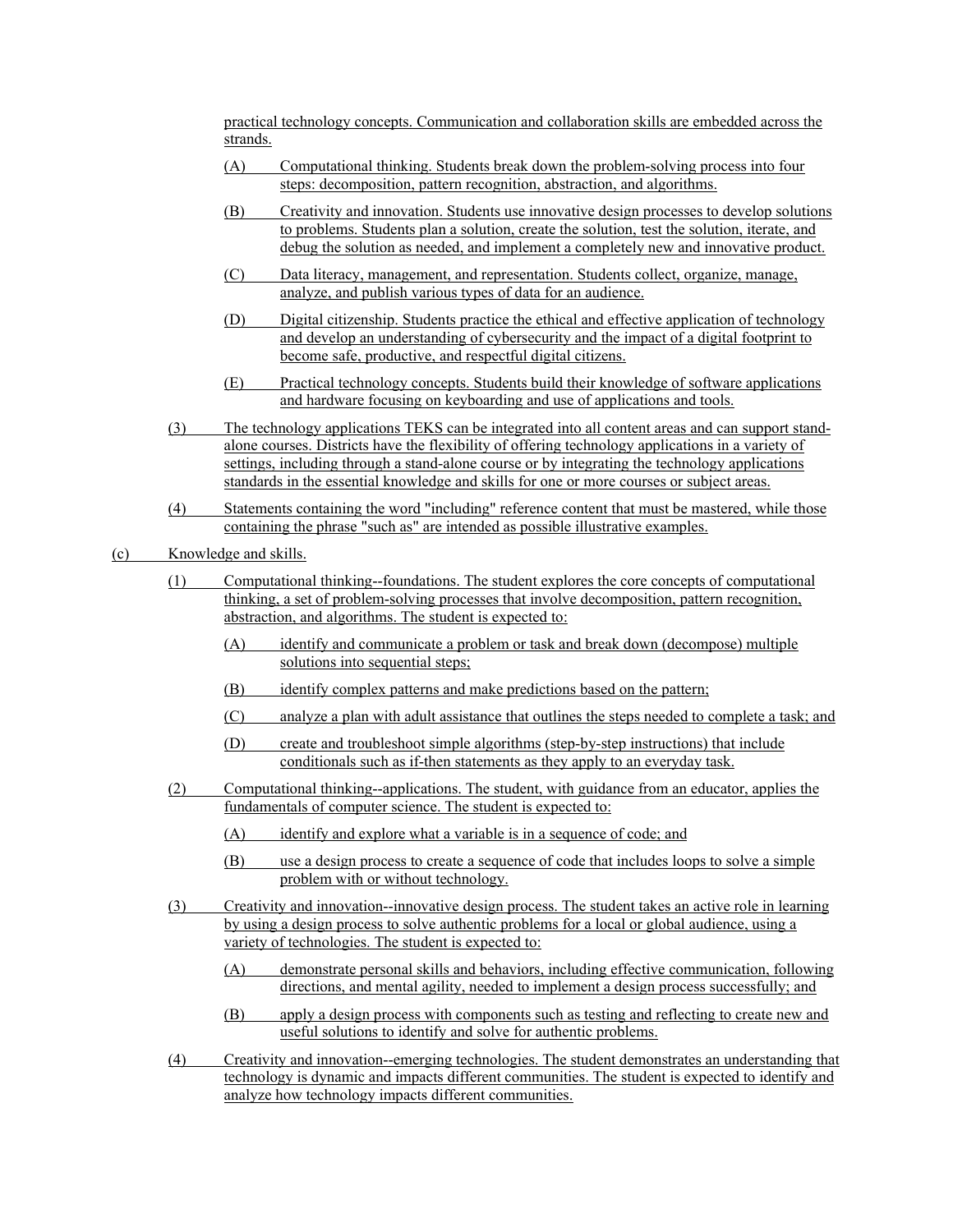- (5) Data literacy, management, and representation--collect data. The student defines data and explains how data can be found and collected. The student is expected to:
	- (A) identify and collect non-numerical data, such as weather patterns, preferred reading genres, and holidays; and
	- (B) conduct a basic search independently using provided keywords and digital sources.
- (6) Data literacy, management, and representation--communicate and publish results. The student communicates data through the use of digital tools. The student is expected to use a digital tool to individually or collaboratively create and communicate data visualizations such as pictographs and bar graphs.
- (7) Digital citizenship--social interactions. The student identifies appropriate ways to communicate in various digital environments. The student is expected to participate in digital environments to develop responsible and respectful interactions.
- (8) Digital citizenship--ethics and laws. The student recognizes and practices responsible, legal, and ethical behavior while using digital tools and resources. The student is expected to:
	- (A) explain and demonstrate the importance of acceptable use of digital resources and devices as outlined in local policies or acceptable use policy (AUP); and
	- (B) communicate an understanding that all digital content has owners and explain the importance of respecting others' belongings as they apply to digital content and information.
- (9) Digital citizenship--privacy, safety, and security. The student practices safe, legal, and ethical digital behaviors to become a socially responsible digital citizen. The student is expected to:
	- (A) demonstrate account safety, including creating a strong password and logging off accounts and devices;
	- (B) compare and contrast private and public information and discuss what is safe to be shared online and with whom; and
	- (C) discuss cyberbullying and identify examples.
- (10) Practical technology concepts—skills and tools. The student demonstrates knowledge and appropriate use of technology systems, concepts, and operations. The student is expected to:
	- (A) select and use a variety of applications, devices, and online learning environments to create and share content;
	- (B) identify, compare, and describe the function of basic computer hardware, including a variety of input and output devices, and software applications using accurate terminology;
	- (C) operate a variety of developmentally appropriate digital tools and resources to perform software application functions such as reviewing digital artifacts and designing solutions to problems;
	- (D) practice ergonomically correct keyboarding techniques and developmentally appropriate hand and body positions; and
	- (E) identify, locate, and practice using keys on the keyboard, including secondary actions of different keys such as " $@,$ " "#," "\$," and "?".

### **§126.8. Technology Applications, Grade 3, Adopted 2022.**

(a) Implementation. The provisions of this section shall be implemented by school districts beginning with the 2024-2025 school year.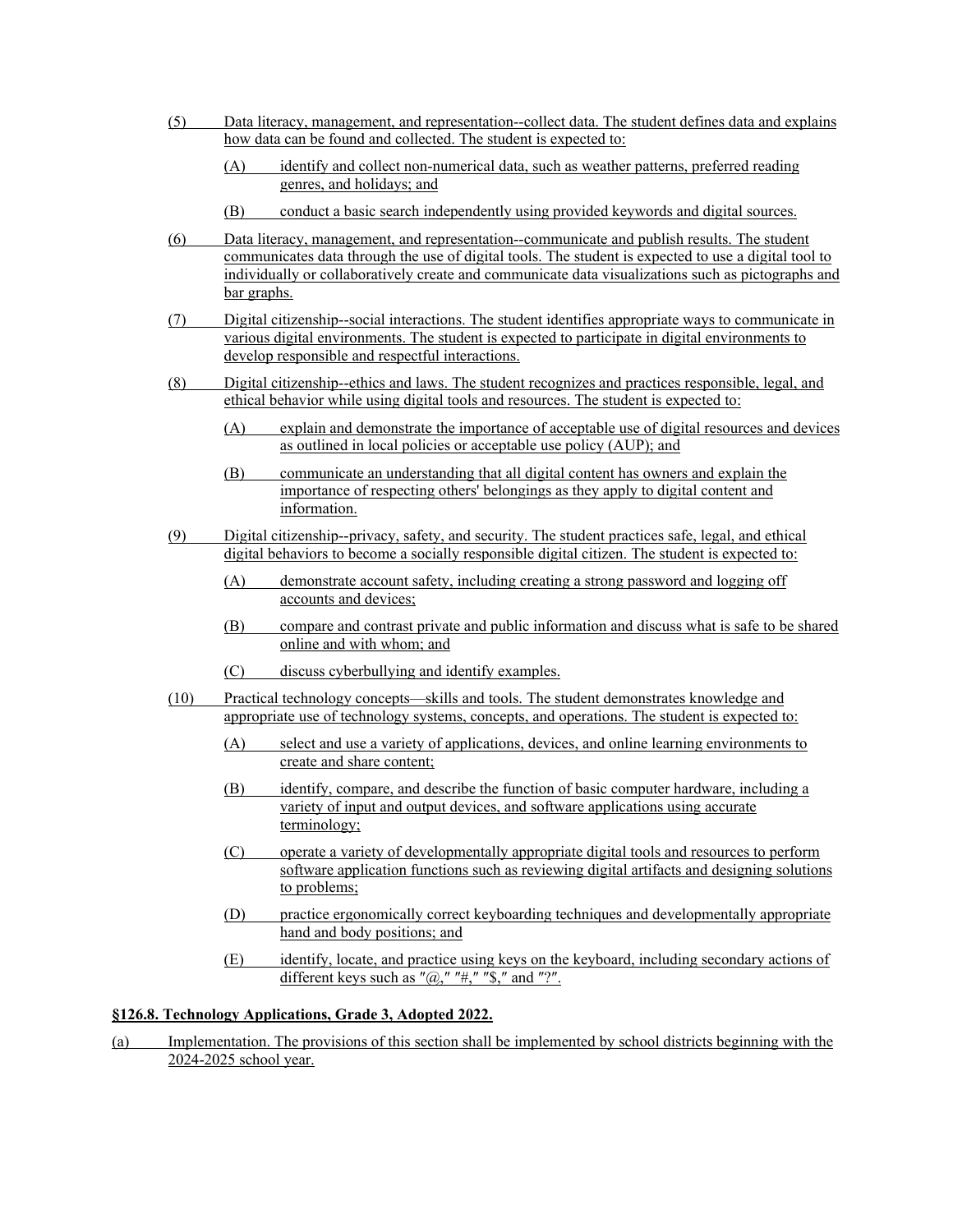- (1) No later than August 1, 2024, the commissioner of education shall determine whether instructional materials funding has been made available to Texas public schools for materials that cover the essential knowledge and skills identified in this section.
- (2) If the commissioner makes the determination that instructional materials funding has been made available this section shall be implemented beginning with the 2024-2025 school year and apply to the 2024-2025 and subsequent school years.
- (3) If the commissioner does not make the determination that instructional materials funding has been made available under this subsection, the commissioner shall determine no later than August 1 of each subsequent school year whether instructional materials funding has been made available. If the commissioner determines that instructional materials funding has been made available, the commissioner shall notify the State Board of Education and school districts that this section shall be implemented for the following school year.
- (b) Introduction.
	- (1) Technology includes data communication, data processing, and the devices used for these tasks locally and across networks. Learning to apply these technologies motivates students to develop critical-thinking skills, higher-order thinking, and innovative problem solving. Technology applications incorporates the study of digital tools, devices, communication, and programming to empower students to apply current and emerging technologies in their careers, their education, and beyond.
	- (2) The technology applications Texas Essential Knowledge and Skills (TEKS) consist of five strands that prepare students to be literate in technology applications by Grade 8: computational thinking; creativity and innovation; data literacy, management, and representation; digital citizenship; and practical technology concepts. Communication and collaboration skills are embedded across the strands.
		- (A) Computational thinking. Students break down the problem-solving process into four steps: decomposition, pattern recognition, abstraction, and algorithms.
		- (B) Creativity and innovation. Students use innovative design processes to develop solutions to problems. Students plan a solution, create the solution, test the solution, iterate, and debug the solution as needed, and implement a completely new and innovative product.
		- (C) Data literacy, management, and representation. Students collect, organize, manage, analyze, and publish various types of data for an audience.
		- (D) Digital citizenship. Students practice the ethical and effective application of technology and develop an understanding of cybersecurity and the impact of a digital footprint to become safe, productive, and respectful digital citizens.
		- (E) Practical technology concepts. Students build their knowledge of software applications and hardware focusing on keyboarding and use of applications and tools. Students also build their knowledge and use of technology systems, including integrating the use of multiple applications.
	- (3) The technology applications TEKS can be integrated into all content areas and can support standalone courses. Districts have the flexibility of offering technology applications in a variety of settings, including through a stand-alone course or by integrating the technology applications standards in the essential knowledge and skills for one or more courses or subject areas.
	- (4) Statements containing the word "including" reference content that must be mastered, while those containing the phrase "such as" are intended as possible illustrative examples.
- (c) Knowledge and skills.
	- (1) Computational thinking--foundations. The student explores the core concepts of computational thinking, a set of problem-solving processes that involve decomposition, pattern recognition, abstraction, and algorithms. The student is expected to: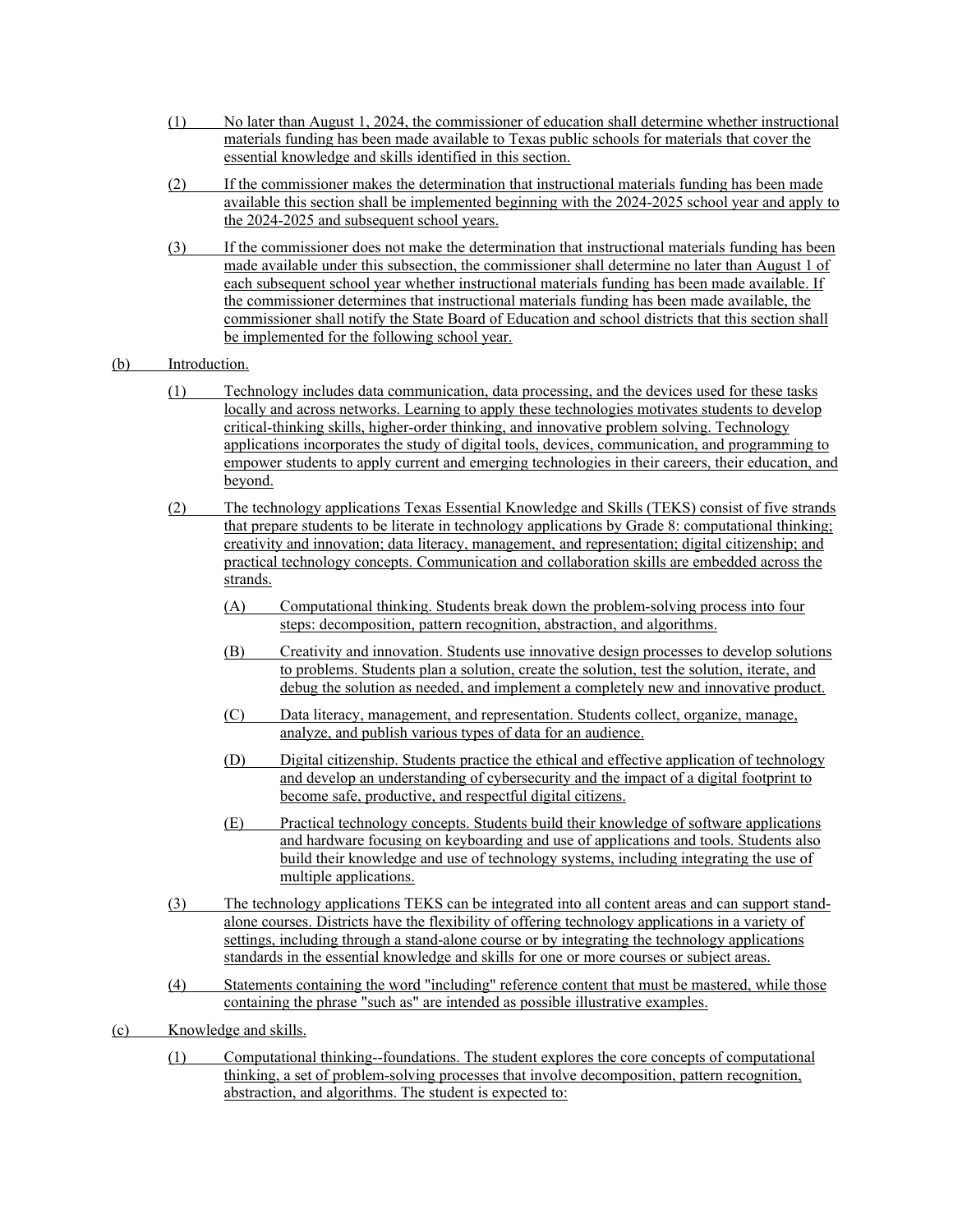- (A) decompose story problems into smaller, manageable subproblems and identify a solution to the problems;
- (B) identify simple and complex patterns in story problems;
- (C) develop a plan collaboratively and document a plan that outlines specific steps taken to complete a project; and
- (D) debug simple algorithms (set of procedures) by identifying and removing errors.
- (2) Computational thinking--applications. The student applies the fundamentals of computer science. The student is expected to:
	- (A) use variables within a program to store data; and
	- (B) use a design process to create programs that include sequences, loops, and conditionals to express ideas or address a problem.
- (3) Creativity and innovation--innovative design process. The student takes an active role in learning by using a design process to solve authentic problems for a local or global audience, using a variety of technologies. The student is expected to:
	- (A) explain the importance of and demonstrate personal skills and behaviors, including metacognition, effective communication, following directions, and mental agility, needed to implement the design process successfully; and
	- (B) apply an appropriate design process using components such as peer and teacher feedback to create new and useful solutions to authentic problems.
- (4) Creativity and innovation--emerging technologies. The student demonstrates an understanding that technology is dynamic and impacts different communities. The student is expected to define emerging technologies.
- (5) Data literacy, management, and representation--collect data. The student uses digital strategies to collect and identify data. The student is expected to:
	- (A) identify and collect numerical data such as the price of goods or temperature; and
	- (B) use various search strategies with adult assistance.
- (6) Data literacy, management, and representation--organize, manage, and analyze data. The student uses data to answer questions. The student is expected to analyze data in graphs to identify and discuss trends and inferences.
- (7) Data literacy, management, and representation--communicate and publish results. The student communicates data through the use of digital tools to inform an audience. The student is expected to use digital tools to communicate and publish results to inform an intended audience.
- (8) Digital citizenship--social interactions. The student understands different styles of digital communication and that a student's actions online can have a long-term impact. The student is expected to:
	- (A) define digital footprint;
	- (B) define digital etiquette; and
	- (C) define digital collaboration.
- (9) Digital citizenship--ethics and laws. The student recognizes and practices responsible, legal, and ethical behavior while using digital tools and resources. The student is expected to:
	- (A) demonstrate adherence to local acceptable use policy (AUP) that reflects positive social behavior in the digital environment;
	- (B) communicate the purpose of copyright law and identify appropriate and inappropriate uses of digital content and information; and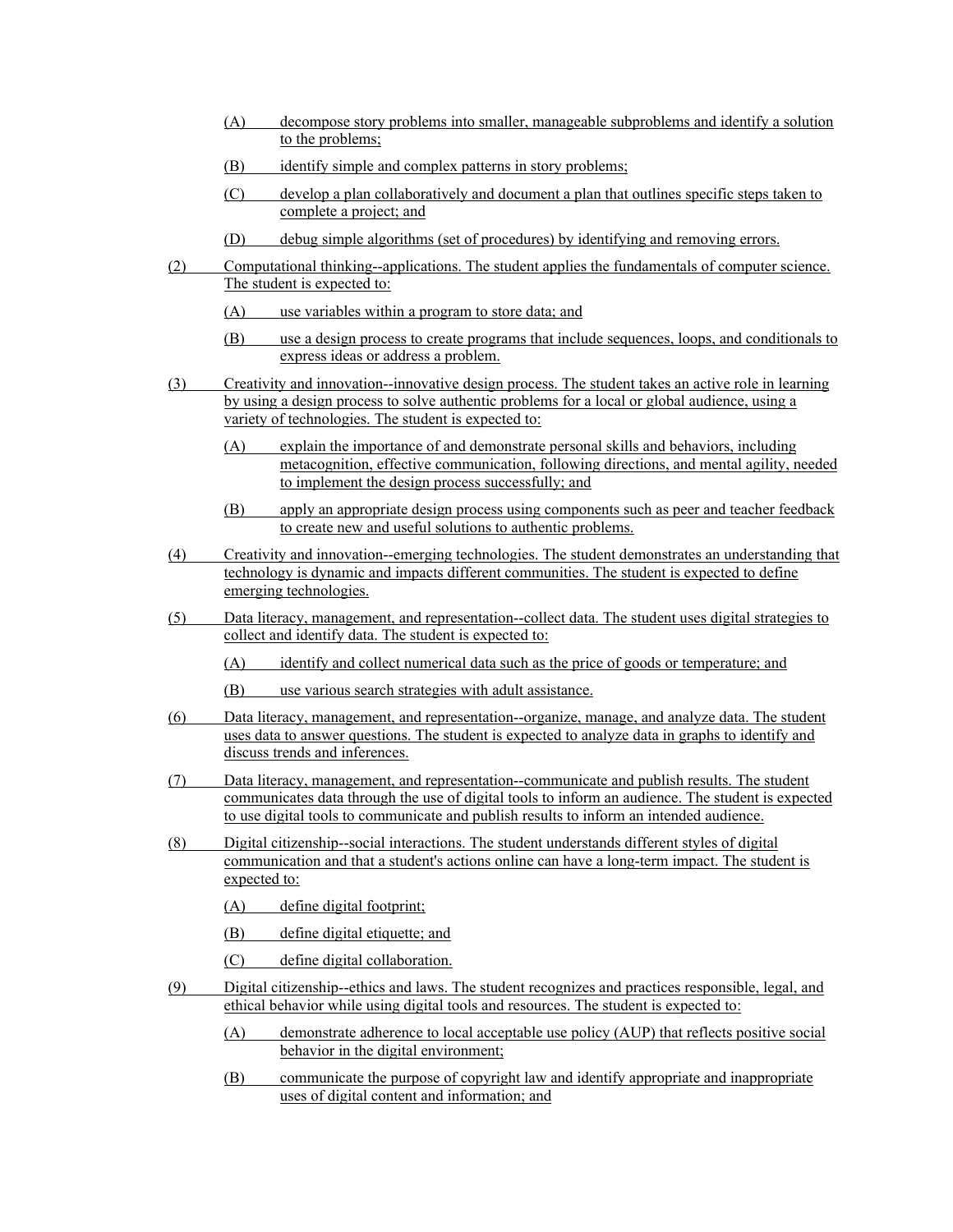- (C) identify the required elements of citations for digital forms of media.
- (10) Digital citizenship--privacy, safety, and security. The student practices safe, legal, and ethical digital behaviors to become a socially responsible digital citizen. The student is expected to:
	- (A) demonstrate account safety, including creating a strong password and logging off accounts and devices;
	- (B) describe ways to employ safe practices such as protecting digital identity and avoid online dangers such as accessing unsafe websites or clicking on suspicious links; and
	- (C) discuss cyberbullying and explain how to respond to cyberbullying.
- (11) Practical technology concepts--processes. The student engages with technology systems, concepts, and operations. The student is expected to:
	- (A) compare and contrast applications such as word processor, spreadsheet, and presentation tools for relevance to an assigned task; and
	- (B) perform software application functions such as inserting or deleting text, inserting images, and formatting page layout and margins.
- (12) Practical technology concepts--skills and tools. The student selects appropriate methods or techniques for an assigned task and identifies and solves simple hardware and software problems using common troubleshooting strategies. The student is expected to:
	- (A) communicate an understanding of terminology related to operating systems and network systems such as internet, intranet, wireless network, short-range wireless technology, and learning management systems;
	- (B) identify where and how to save files such as using appropriate naming conventions and effective file management strategies;
	- (C) demonstrate proper touch keyboarding techniques with accuracy and ergonomic strategies such as correct hand and body positions;
	- (D) identify and practice using keyboard or other input device shortcuts for actions such as copy, paste, undo, or closing windows; and
	- (E) identify minor technical problems with hardware and software and solve the issues with assistance.

## **§126.9. Technology Applications, Grade 4, Adopted 2022.**

- (a) Implementation. The provisions of this section shall be implemented by school districts beginning with the 2024-2025 school year.
	- (1) No later than August 1, 2024, the commissioner of education shall determine whether instructional materials funding has been made available to Texas public schools for materials that cover the essential knowledge and skills identified in this section.
	- (2) If the commissioner makes the determination that instructional materials funding has been made available this section shall be implemented beginning with the 2024-2025 school year and apply to the 2024-2025 and subsequent school years.
	- (3) If the commissioner does not make the determination that instructional materials funding has been made available under this subsection, the commissioner shall determine no later than August 1 of each subsequent school year whether instructional materials funding has been made available. If the commissioner determines that instructional materials funding has been made available, the commissioner shall notify the State Board of Education and school districts that this section shall be implemented for the following school year.
- (b) Introduction.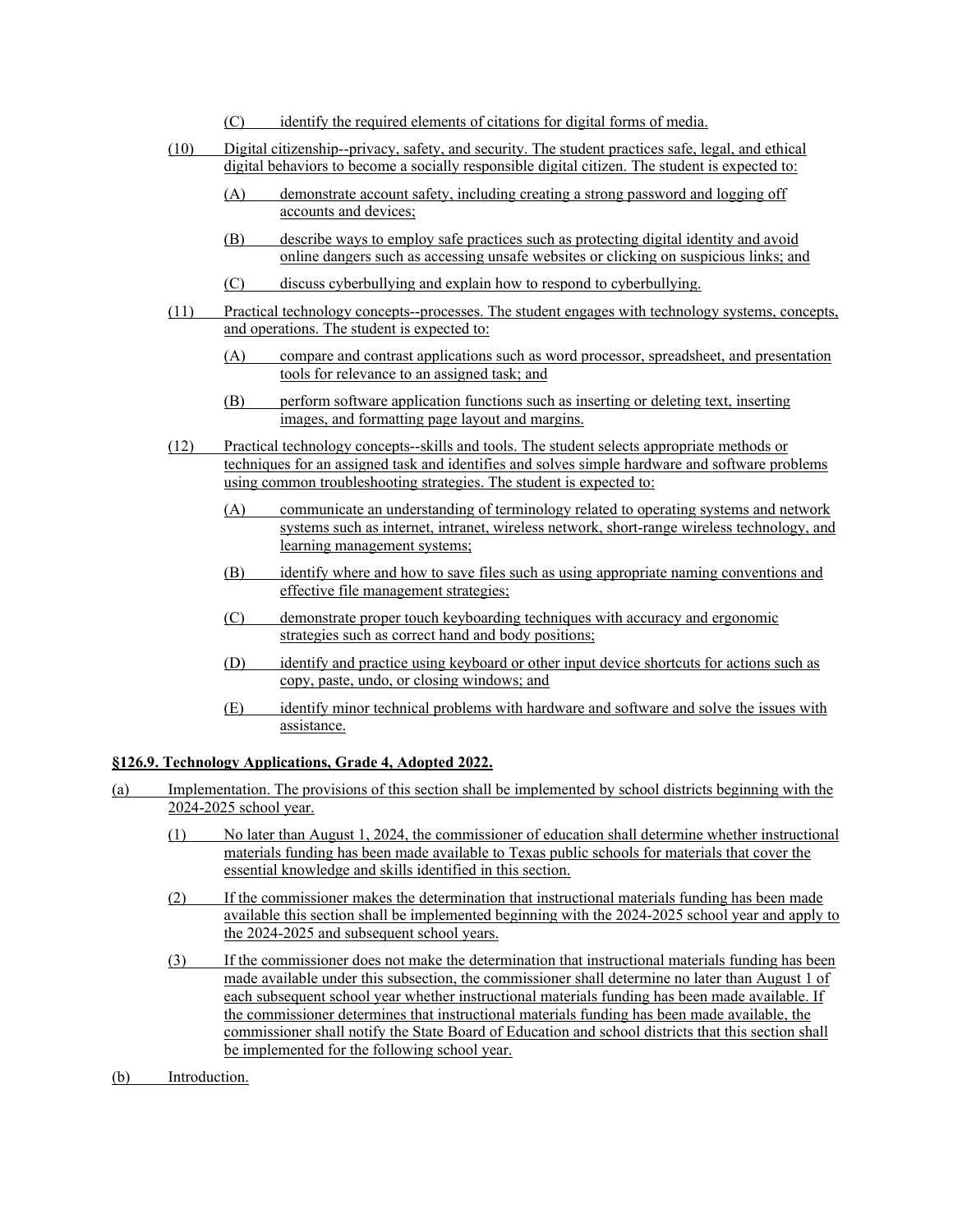- (1) Technology includes data communication, data processing, and the devices used for these tasks locally and across networks. Learning to apply these technologies motivates students to develop critical-thinking skills, higher-order thinking, and innovative problem solving. Technology applications incorporates the study of digital tools, devices, communication, and programming to empower students to apply current and emerging technologies in their careers, their education, and beyond.
- (2) The technology applications Texas Essential Knowledge and Skills (TEKS) consist of five strands that prepare students to be literate in technology applications by Grade 8: computational thinking; creativity and innovation; data literacy, management, and representation; digital citizenship; and practical technology concepts. Communication and collaboration skills are embedded across the strands.
	- (A) Computational thinking. Students break down the problem-solving process into four steps: decomposition, pattern recognition, abstraction, and algorithms.
	- (B) Creativity and innovation. Students use innovative design processes to develop solutions to problems. Students plan a solution, create the solution, test the solution, iterate, and debug the solution as needed, and implement a completely new and innovative product.
	- (C) Data literacy, management, and representation. Students collect, organize, manage, analyze, and publish various types of data for an audience.
	- (D) Digital citizenship. Students practice the ethical and effective application of technology and develop an understanding of cybersecurity and the impact of a digital footprint to become safe, productive, and respectful digital citizens.
	- (E) Practical technology concepts. Students build their knowledge of software applications and hardware focusing on keyboarding and use of applications and tools. Students also build their knowledge and use of technology systems, including integrating the use of multiple applications.
- (3) The technology applications TEKS can be integrated into all content areas and can support standalone courses. Districts have the flexibility of offering technology applications in a variety of settings, including through a stand-alone course or by integrating the technology applications standards in the essential knowledge and skills for one or more courses or subject areas.
- (4) Statements containing the word "including" reference content that must be mastered, while those containing the phrase "such as" are intended as possible illustrative examples.
- (c) Knowledge and skills.
	- (1) Computational thinking--foundations. The student explores the core concepts of computational thinking, a set of problem-solving processes that involve decomposition, pattern recognition, abstraction, and algorithms. The student is expected to:
		- (A) decompose story problems into smaller, manageable subproblems and discuss and document various solutions to the problems;
		- (B) identify patterns in story problems and make predictions based on the pattern;
		- (C) communicate design plans and solutions using a variety of options; and
		- (D) debug algorithms (set of procedures) by identifying and removing errors.
	- (2) Computational thinking--applications. The student applies the fundamentals of computer science. The student is expected to:
		- (A) use variables within a program to modify data; and
		- (B) use a design process to create programs that include sequences, loops, and conditionals to express ideas or address a problem.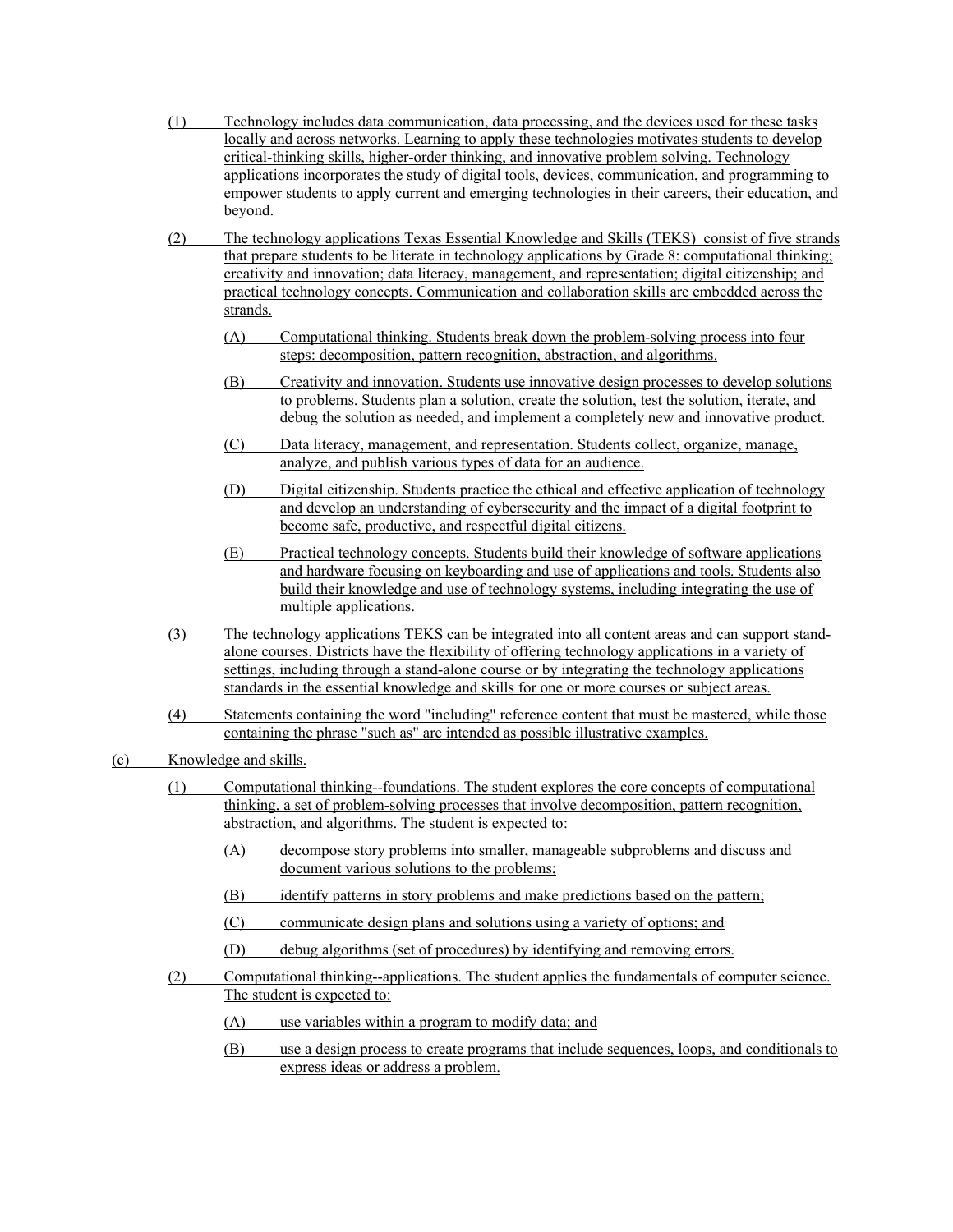- (3) Creativity and innovation--innovative design process. The student takes an active role in learning by using a design process to solve authentic problems for a local or global audience, using a variety of technologies. The student is expected to: (A) explain the importance of and demonstrate personal skills and behaviors, including problem solving and questioning, effective communication, following directions, mental agility, and metacognition, that are needed to implement a design process successfully; and (B) apply an appropriate design process that includes components to improve processes and refine original products for authentic problems. (4) Creativity and innovation--emerging technologies. The student demonstrates an understanding that technology is dynamic and impacts different communities. The student is expected to identify examples of emerging technologies. (5) Data literacy, management, and representation--collect data. The student uses digital strategies to collect and identify data. The student is expected to: (A) classify numerical and non-numerical data; and (B) identify and collect data by using various search strategies, including two or more keywords within specific parameters. (6) Data literacy, management, and representation--organize, manage, and analyze data. The student uses data to answer questions. The student is expected to use digital tools to transform and make inferences about data to answer a question. (7) Data literacy, management, and representation--communicate and publish results. The student communicates data through the use of digital tools to inform an audience. The student is expected to use digital tools to communicate results of an inquiry to inform an intended audience. (8) Digital citizenship--social interactions. The student understands different styles of digital communication and that a student's actions online can have a long-term impact. The student is expected to: (A) describe how information retained online creates a permanent digital footprint; (B) describe appropriate digital etiquette for various forms of digital communication such as text, email, and online chat; and (C) demonstrate appropriate digital etiquette for various forms of digital collaboration such as shared documents, video conferencing, and other platforms. (9) Digital citizenship--ethics and laws. The student recognizes and practices responsible, legal, and ethical behavior while using digital tools and resources. The student is expected to: (A) demonstrate adherence to local acceptable use policy (AUP) and explain the importance of responsible and ethical technology use; (B) describe the rights and responsibilities of a creator, define copyright law, and explain how copyright law applies to creative work; and (C) create citations for digital forms of media with assistance. (10) Digital citizenship--privacy, safety, and security. The student practices safe, legal, and ethical digital behaviors to become a socially responsible digital citizen. The student is expected to: (A) demonstrate account safety, including creating a strong password and logging off devices, and explain the importance of these practices; (B) identify and discuss types of data collection tools such as cookies, pop-ups, smart
	- devices, and unsecured networks and explain why it is important to maintain digital privacy; and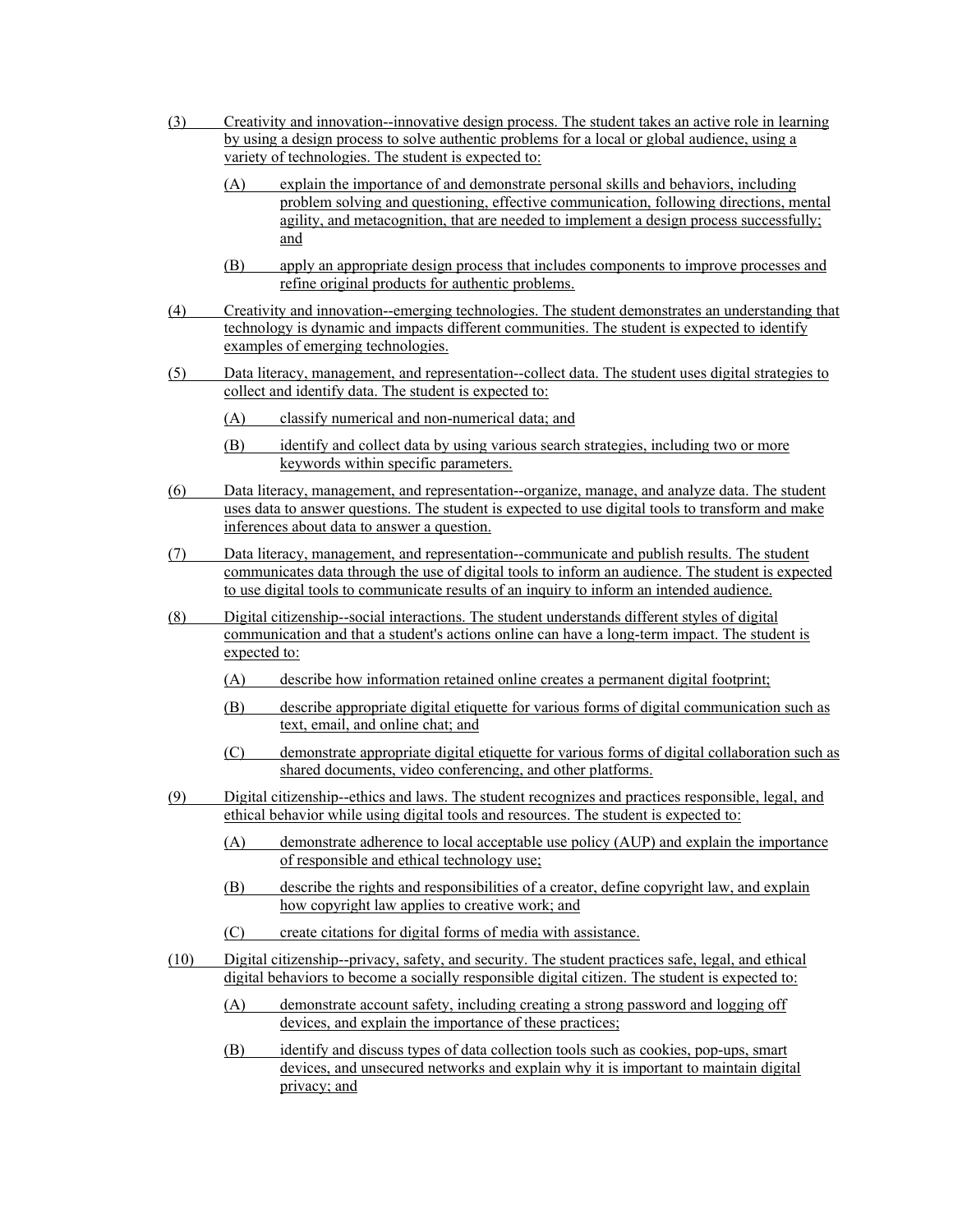- (C) discuss and explain how to respond to cyberbullying, including advocating for self and others.
- (11) Practical technology concepts--processes. The student engages with technology systems, concepts, and operations. The student is expected to:
	- (A) evaluate and choose applications for relevance to an assigned task; and
	- (B) perform software application functions such as outline options, bulleting, and numbering lists, and perform editing functions such as finding and replacing.
- (12) Practical technology concepts--skills and tools. The student selects appropriate methods or techniques for an assigned task and identifies and solves simple hardware and software problems using common troubleshooting strategies. The student is expected to:
	- (A) communicate an understanding of terminology related to virtual systems such as video conferencing, augmented reality, and virtual reality environments;
	- (B) evaluate where and how to save, including the use of appropriate naming conventions and effective file management strategies and folder structures;
	- (C) demonstrate proper touch keyboarding techniques with speed and accuracy and ergonomic strategies such as correct hand and body positions;
	- (D) identify and practice using cross-curricular symbols or other input device shortcuts on a keyboard; and
	- (E) use troubleshooting strategies to solve minor technical problems with hardware and software such as restarting software or rebooting hardware.

# **§126.10. Technology Applications, Grade 5, Adopted 2022.**

- (a) Implementation. The provisions of this section shall be implemented by school districts beginning with the 2024-2025 school year.
	- (1) No later than August 1, 2024, the commissioner of education shall determine whether instructional materials funding has been made available to Texas public schools for materials that cover the essential knowledge and skills identified in this section.
	- (2) If the commissioner makes the determination that instructional materials funding has been made available this section shall be implemented beginning with the 2024-2025 school year and apply to the 2024-2025 and subsequent school years.
	- (3) If the commissioner does not make the determination that instructional materials funding has been made available under this subsection, the commissioner shall determine no later than August 1 of each subsequent school year whether instructional materials funding has been made available. If the commissioner determines that instructional materials funding has been made available, the commissioner shall notify the State Board of Education and school districts that this section shall be implemented for the following school year.
- (b) Introduction.
	- (1) Technology includes data communication, data processing, and the devices used for these tasks locally and across networks. Learning to apply these technologies motivates students to develop critical-thinking skills, higher-order thinking, and innovative problem solving. Technology applications incorporates the study of digital tools, devices, communication, and programming to empower students to apply current and emerging technologies in their careers, their education, and beyond.
	- (2) The technology applications Texas Essential Knowledge and Skills (TEKS) consist of five strands that prepare students to be literate in technology applications by Grade 8: computational thinking; creativity and innovation; data literacy, management, and representation; digital citizenship; and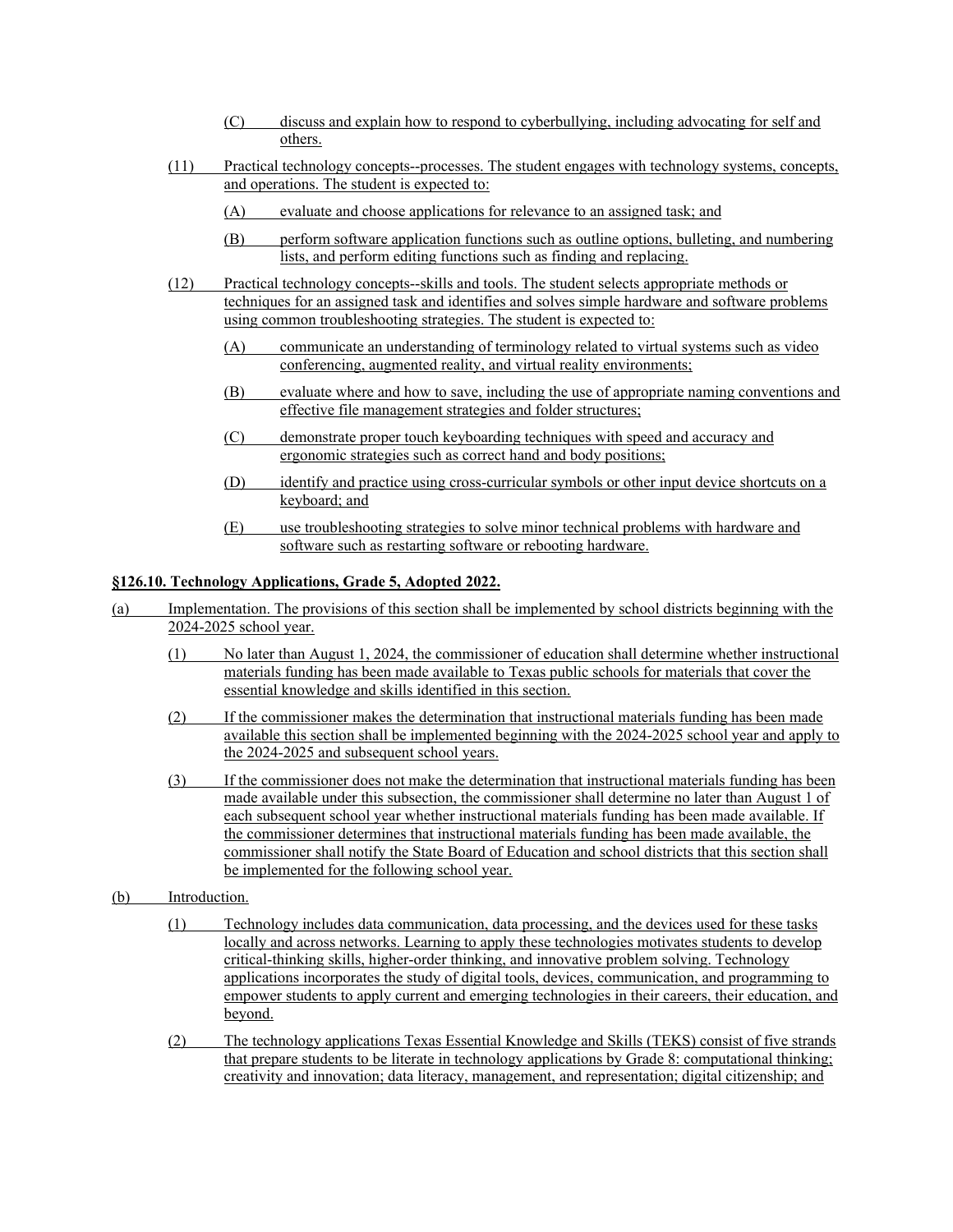practical technology concepts. Communication and collaboration skills are embedded across the strands.

- (A) Computational thinking. Students break down the problem-solving process into four steps: decomposition, pattern recognition, abstraction, and algorithms.
- (B) Creativity and innovation. Students use innovative design processes to develop solutions to problems. Students plan a solution, create the solution, test the solution, iterate, and debug the solution as needed, and implement a completely new and innovative product.
- (C) Data literacy, management, and representation. Students collect, organize, manage, analyze, and publish various types of data for an audience.
- (D) Digital citizenship. Students practice the ethical and effective application of technology and develop an understanding of cybersecurity and the impact of a digital footprint to become safe, productive, and respectful digital citizens.
- (E) Practical technology concepts. Students build their knowledge of software applications and hardware focusing on keyboarding and use of applications and tools. Students also build their knowledge and use of technology systems, including integrating the use of multiple applications.
- (3) The technology applications TEKS can be integrated into all content areas and can support standalone courses. Districts have the flexibility of offering technology applications in a variety of settings, including through a stand-alone course or by integrating the technology applications standards in the essential knowledge and skills for one or more courses or subject areas.
- (4) Statements containing the word "including" reference content that must be mastered, while those containing the phrase "such as" are intended as possible illustrative examples.
- (c) Knowledge and skills.
	- (1) Computational thinking--foundations. The student explores the core concepts of computational thinking, a set of problem-solving processes that involve decomposition, pattern recognition, abstraction, and algorithms. The student is expected to:
		- (A) decompose a real-world problem into smaller, manageable subproblems using graphic organizers such as learning maps, concept maps, or other representations of data;
		- (B) identify patterns in real-world problems and make predictions based on the pattern;
		- (C) design and create an outline collaboratively that documents a problem, possible solutions, and an expected timeline for the development of a coded solution; and
		- (D) compare multiple algorithms for the same task and determine which algorithm is the most appropriate for that task.
	- (2) Computational thinking--applications. The student applies the fundamentals of computer science. The student is expected to:
		- (A) use variables within a program to store and modify data;
		- (B) use a design process to create block-based programs that include sequences, loops, conditionals, and events to solve an everyday problem; and
		- (C) analyze a code and how the code may be reused to develop new or improved programs.
	- (3) Creativity and innovation--innovative design process. The student takes an active role in learning by using a design process to solve authentic problems for a local or global audience, using a variety of technologies. The student is expected to:
		- (A) explain the importance of and demonstrate personal skills and behaviors, including persistence, effective communication, following directions, mental agility, metacognition, problem solving and questioning, that are needed to implement a design process successfully; and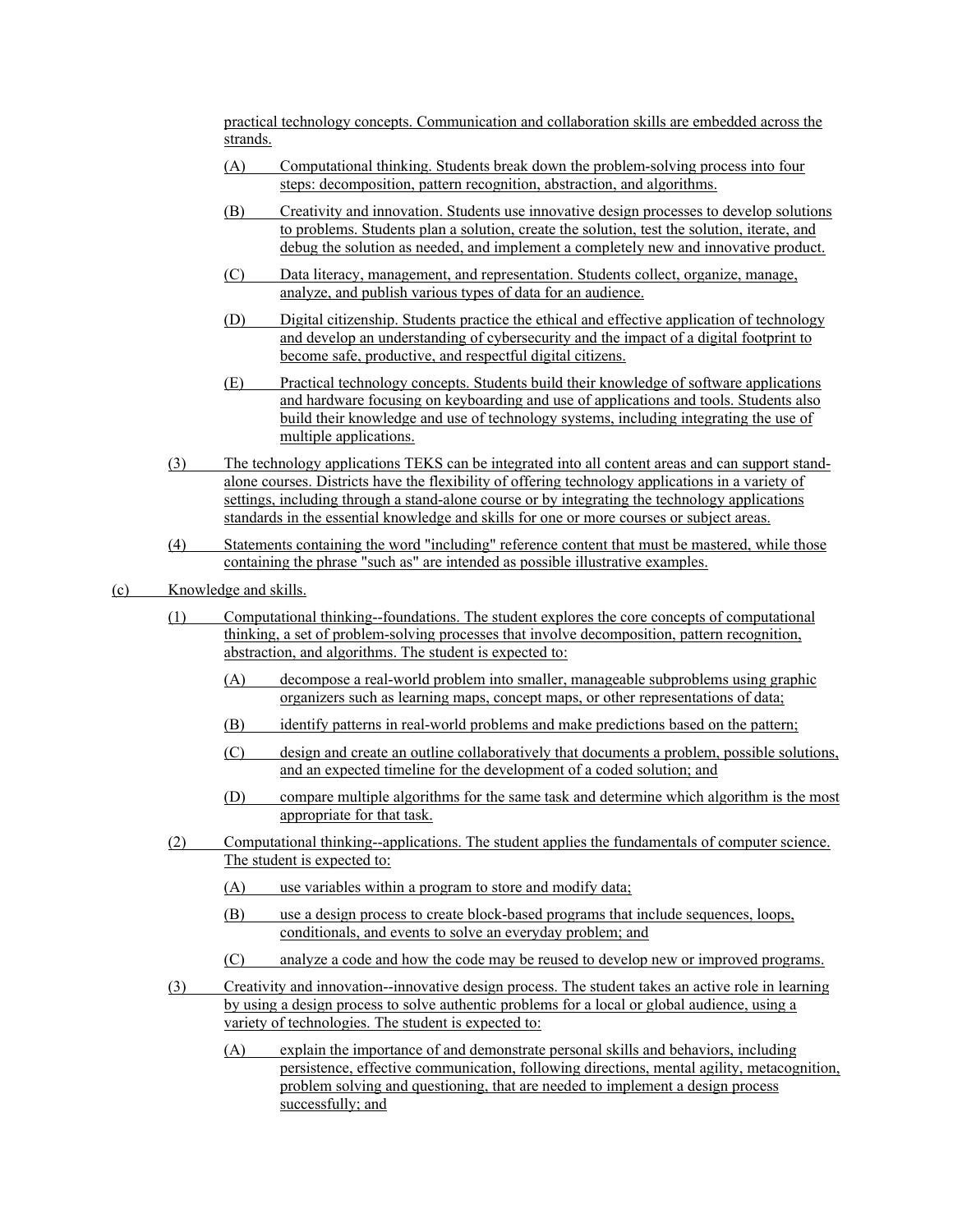- (B) apply an appropriate design process that includes components to generate multiple solutions for an authentic problem and develop original products.
- (4) Creativity and innovation--emerging technologies. The student demonstrates an understanding that technology is dynamic and impacts different communities. The student is expected to predict how emerging technologies may impact different communities.
- (5) Data literacy, management, and representation--collect data. The student uses digital strategies to collect and identify data. The student is expected to:
	- (A) identify and collect quantitative and qualitative data with digital tools; and
	- (B) identify keyword(s), Boolean operators, and limiters within provided search strategies.
- (6) Data literacy, management, and representation--organize, manage, and analyze data. The student uses data to answer questions. The student is expected to use digital tools to analyze and transform data and make inferences to answer questions.
- (7) Data literacy, management, and representation--communicate and publish results. The student communicates data through the use of digital tools to inform an audience. The student is expected to use digital tools to communicate and display data using appropriate visualization to inform an intended audience.
- (8) Digital citizenship--social interactions. The student understands different styles of digital communication and that a student's actions online can have a long-term impact. The student is expected to:
	- (A) identify the components of a digital footprint such as online activity, game use, or social media platforms;
	- (B) describe appropriate digital etiquette for addressing different audiences such as peers, teachers, and other adults; and
	- (C) apply appropriate digital etiquette for collaborating with different audiences such as peers, teachers, and other adults.
- (9) Digital citizenship--ethics and laws. The student recognizes and practices responsible, legal, and ethical behavior while using digital tools and resources. The student is expected to:
	- (A) demonstrate adherence to local acceptable use policy (AUP) and explain the importance of responsible and ethical technology use;
	- (B) describe the purpose of copyright law and the possible consequences for inappropriate use of digital content; and
	- (C) create citations for digital forms of media with assistance.
- (10) Digital citizenship--privacy, safety, and security. The student practices safe, legal, and ethical digital behaviors to become a socially responsible digital citizen. The student is expected to:
	- (A) discuss cybersecurity strategies such as using a secured internet connection to protect digital information;
	- (B) discuss how data collection technology is used to track online navigation and identify strategies to maintain digital privacy and security; and
	- (C) discuss and identify how interactions can escalate online and explain ways to stand up to cyberbullying, including advocating for self and others.
- (11) Practical technology concepts--processes. The student engages with technology systems, concepts, and operations. The student is expected to:
	- (A) identify file types for text, graphics, and multimedia files; and
	- (B) perform software application functions, including inserting or deleting text and images and formatting tools or options.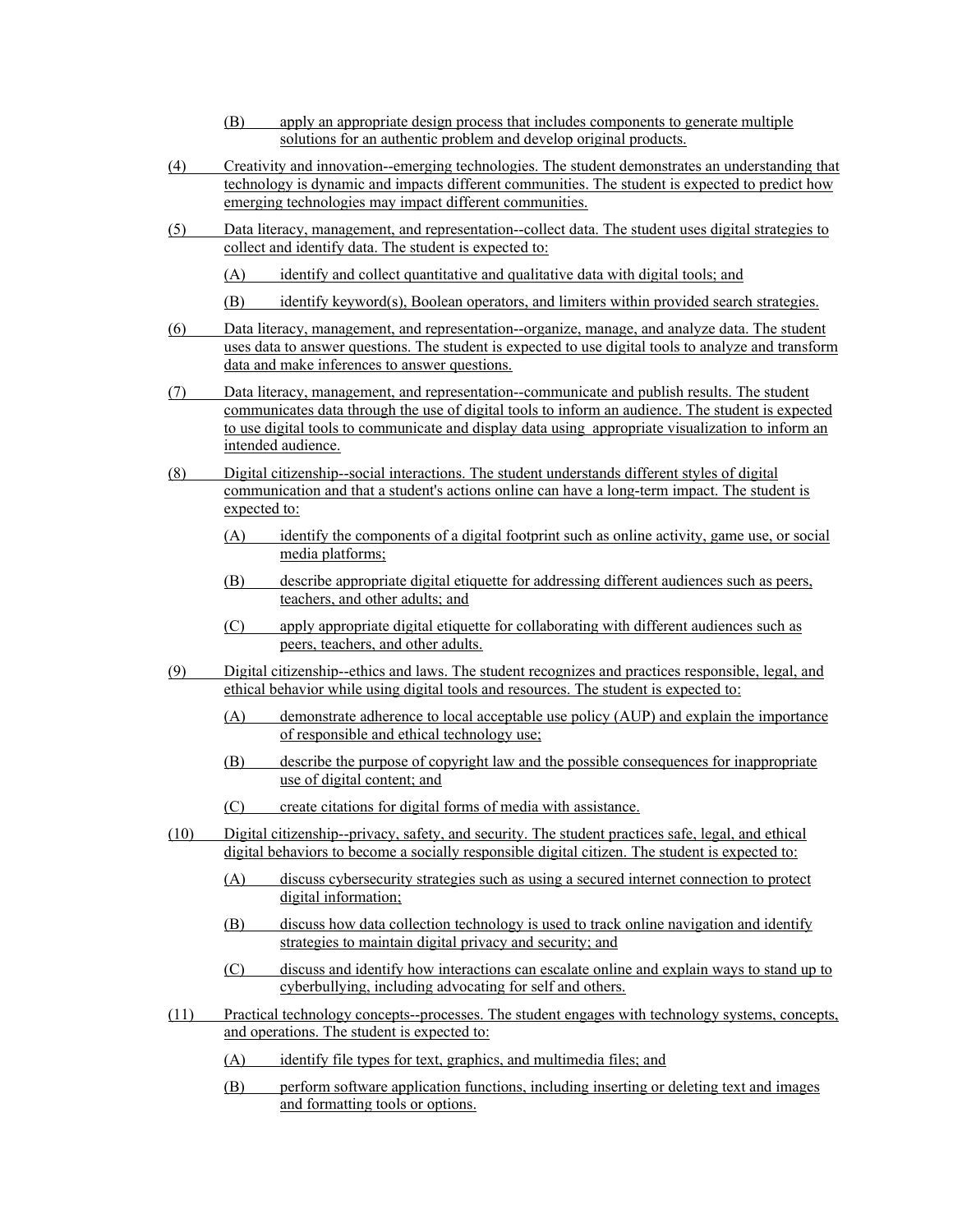- (12) Practical technology concepts--skills and tools. The student selects appropriate methods or techniques for an assigned task and identifies and solves simple hardware and software problems using common troubleshooting strategies. The student is expected to:
	- (A) describe and evaluate operating systems, learning management systems, virtual systems, and network systems such as internet, intranet, wireless network, and short-range wireless technology;
	- (B) organize files using appropriate naming conventions and folder structures;
	- (C) demonstrate proper touch keyboarding techniques with increasing speed and accuracy and ergonomic strategies such as correct hand and body positions;
	- (D) demonstrate keyboard or other input device shortcuts with fluency; and
	- (E) use help sources to research application features and solve software issues.

\*n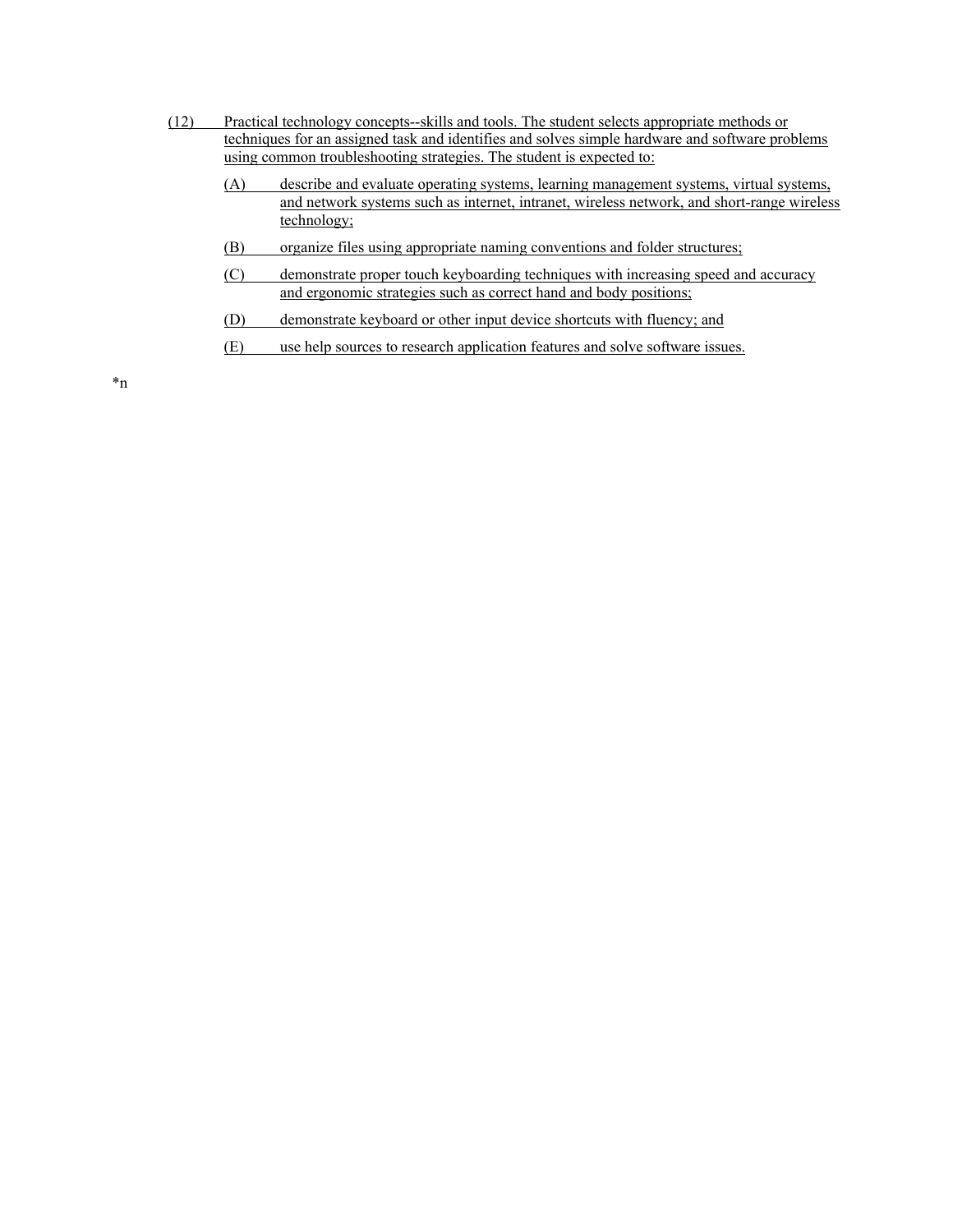STATUTORY AUTHORITY. The new sections are proposed under Texas Education Code (TEC), §7.102(c)(4), which requires the State Board of Education (SBOE) to establish curriculum and graduation requirements; TEC, §28.002(a), which identifies the subjects of the required curriculum; TEC, §28.002(c), which requires the SBOE to identify by rule the essential knowledge and skills of each subject in the required curriculum that all students should be able to demonstrate and that will be used in evaluating instructional materials and addressed on the state assessment instruments; TEC, §28.002(c-3), which requires the SBOE to include coding, computer programming, computational thinking, and cybersecurity in the Texas Essential Knowledge and Skills (TEKS) for technology applications for Kindergarten-Grade 8. The statute also requires that, as needed, the SBOE review and revise the technology applications TEKS every five years to ensure that the standards are relevant to student education and align current or emerging professions; and TEC,  $\S28.002(z)$ , which requires the SBOE to adopt rules to require school districts to incorporate instruction in digital citizenship, including information regarding the potential criminal consequences of cyberbullying, into the district's curriculum.

CROSS REFERENCE TO STATUTE. The new sections implement Texas Education Code, §7.102(c)(4) and  $§28.002(a), (c), (c-3), and (z).$ 

 $<sub>rule</sub>$ </sub>

# **§126.17. Technology Applications, Grade 6, Adopted 2022.**

- (a) Implementation. The provisions of this section shall be implemented by school districts beginning with the 2024-2025 school year.
	- (1) No later than August 1, 2024, the commissioner of education shall determine whether instructional materials funding has been made available to Texas public schools for materials that cover the essential knowledge and skills identified in this section.
	- (2) If the commissioner makes the determination that instructional materials funding has been made available this section shall be implemented beginning with the 2024-2025 school year and apply to the 2024-2025 and subsequent school years.
	- (3) If the commissioner does not make the determination that instructional materials funding has been made available under this subsection, the commissioner shall determine no later than August 1 of each subsequent school year whether instructional materials funding has been made available. If the commissioner determines that instructional materials funding has been made available, the commissioner shall notify the State Board of Education and school districts that this section shall be implemented for the following school year.
- (b) Introduction.
	- (1) Technology includes data communication, data processing, and the devices used for these tasks locally and across networks. Learning to apply these technologies motivates students to develop critical-thinking skills, higher-order thinking, and innovative problem solving. Technology applications incorporates the study of digital tools, devices, communication, and programming to empower students to apply current and emerging technologies in their careers, their education, and beyond.
	- (2) The technology applications Texas Essential Knowledge and Skills (TEKS) consist of five strands that prepare students to be literate in technology applications by Grade 8: computational thinking; creativity and innovation; data literacy, management, and representation; digital citizenship; and practical technology concepts. Communication and collaboration skills are embedded across the strands.
		- (A) Computational thinking. Students break down the problem-solving process into four steps: decomposition, pattern recognition, abstraction, and algorithms.
		- (B) Creativity and innovation. Students use innovative design processes to develop solutions to problems. Students plan a solution, create the solution, test the solution, iterate, and debug the solution as needed, and implement a completely new and innovative product.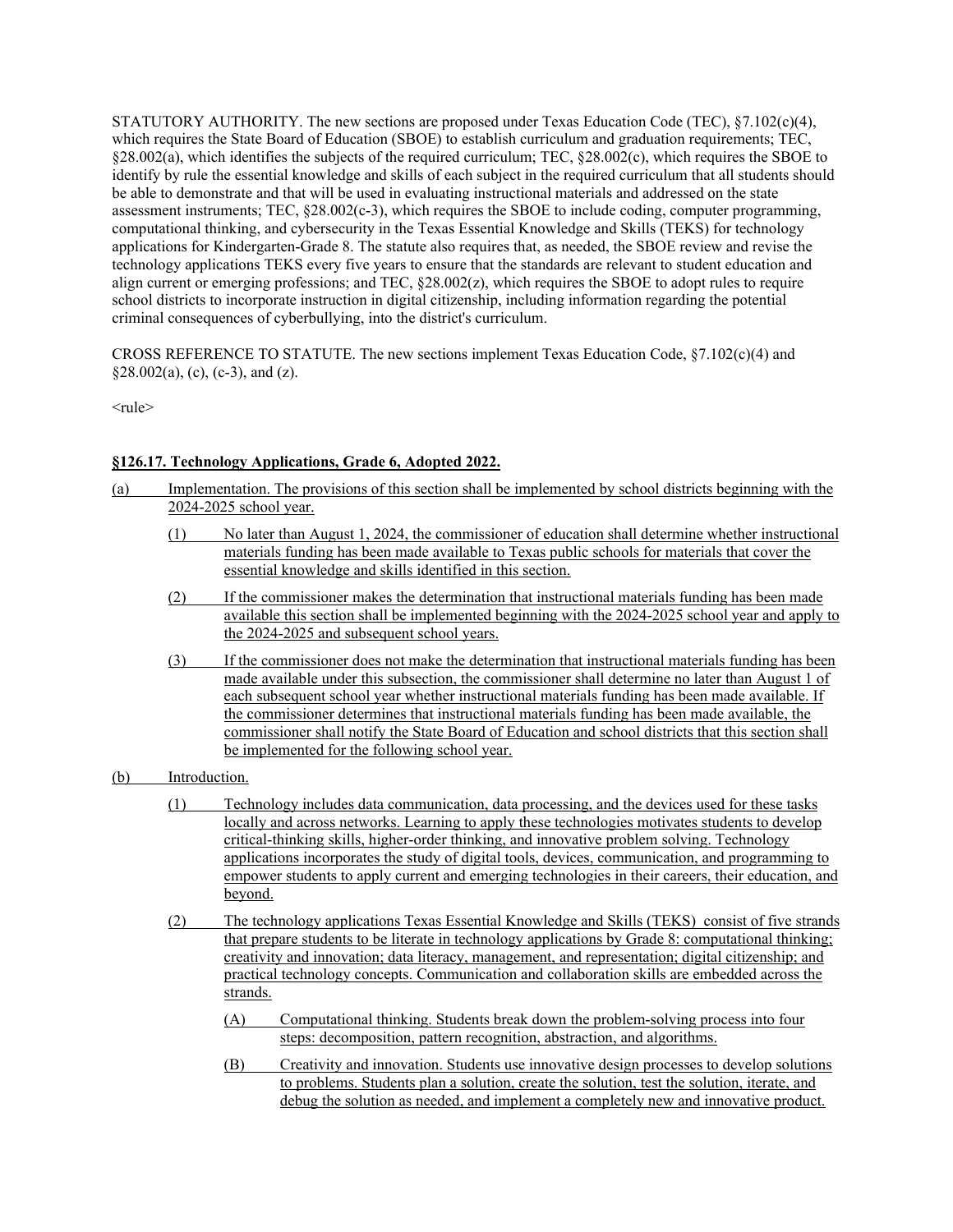- (C) Data literacy, management, and representation. Students collect, organize, manage, analyze, and publish various types of data for an audience.
- (D) Digital citizenship. Students practice the ethical and effective application of technology and develop an understanding of cybersecurity and the impact of a digital footprint to become safe, productive, and respectful digital citizens.
- (E) Practical technology concepts. Students build their knowledge of software applications and hardware focusing on keyboarding and use of applications and tools. Students also build their knowledge and use of technology systems, including integrating the use of multiple applications.
- (3) The technology applications TEKS can be integrated into all content areas and can support standalone courses. Districts have the flexibility of offering technology applications in a variety of settings, including through a stand-alone course or by integrating the technology applications standards in the essential knowledge and skills for one or more courses or subject areas.
- (4) Statements containing the word "including" reference content that must be mastered, while those containing the phrase "such as" are intended as possible illustrative examples.
- (c) Knowledge and skills.
	- (1) Computational thinking--foundations. The student explores the core concepts of computational thinking, a set of problem-solving processes that involve decomposition, pattern recognition, abstraction, and algorithms. The student is expected to:
		- (A) decompose real-world problems into structured parts by using visual representation;
		- (B) analyze the patterns and sequences found in visual representations such as learning maps, concept maps, or other representations of data;
		- (C) define abstraction and distinguish between generalized information and specific information in the context of solving a problem or completing a task;
		- (D) design a plan collaboratively using visual representation to document a problem, possible solutions, and an expected timeline for the development of a coded solution;
		- (E) analyze different techniques used in debugging and apply them to an algorithm; and
		- (F) analyze the benefits of using iteration (code and sequence repetition) in algorithms.
	- (2) Computational thinking--applications. The student applies the fundamentals of computer science. The student is expected to:
		- (A) define and label variables that relate to their programming or algorithm; and
		- (B) use a design process to create block-based and text-based programs that include sequences, loops, conditionals, and events to solve an everyday problem.
	- (3) Creativity and innovation--innovative design process. The student takes an active role in learning by using a design process and creative thinking to develop and evaluate solutions, considering a variety of local and global perspectives. The student is expected to:
		- (A) resolve challenges in design processes independently using goal setting and personal character traits such as demonstrating courage and confidence;
		- (B) discuss and implement a design process using digital tools to compare, contrast, and evaluate student-generated outcomes; and
		- (C) identify how the design process is used in various industries.
	- (4) Creativity and innovation--emerging technologies. The student demonstrates a thorough understanding of the role of technology throughout history and its impact on societies. The student is expected to: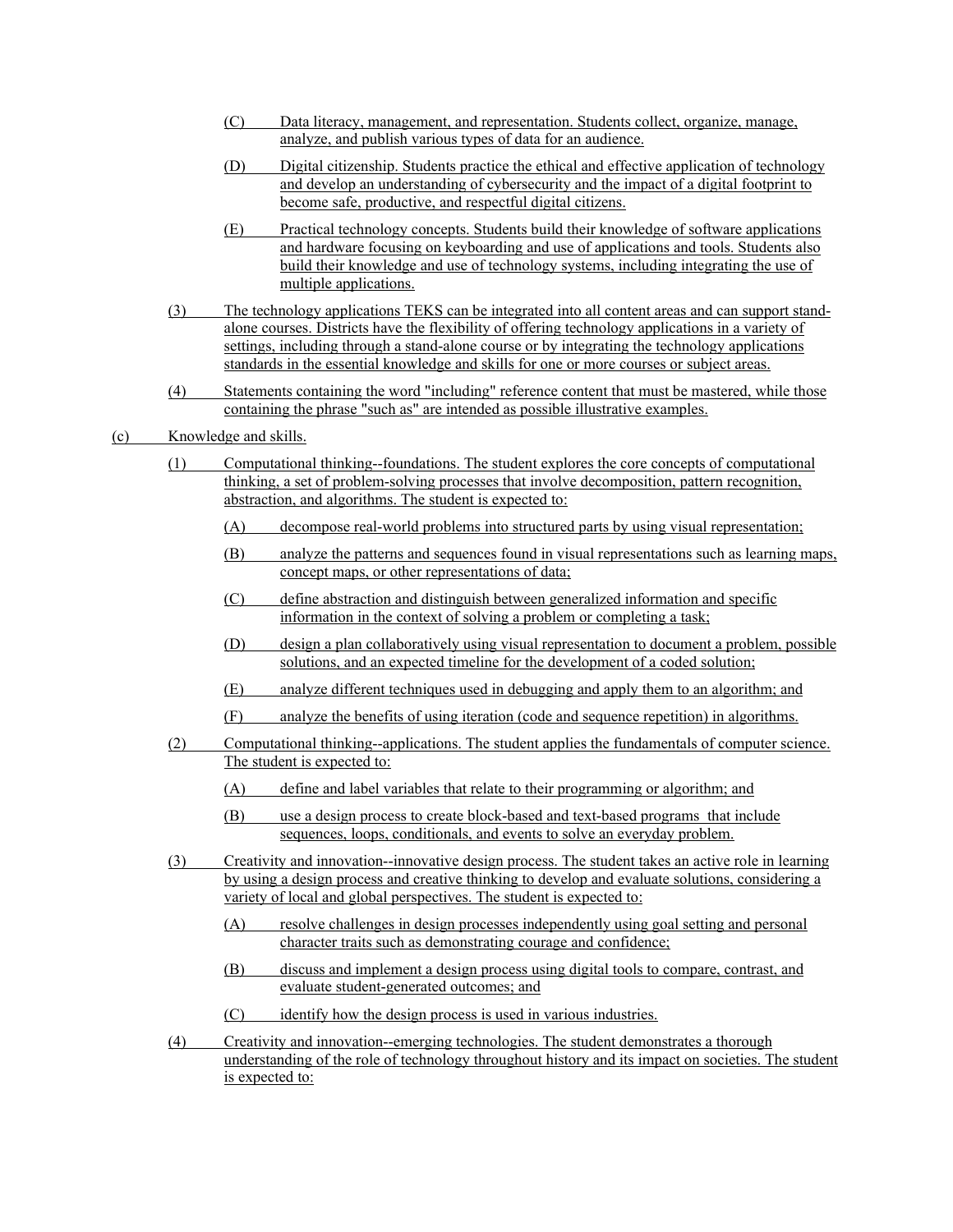- (A) discuss how changes in technology throughout history have impacted various areas of study;
- (B) discuss how global trends impact the development of technology; and
- (C) transfer current knowledge to the learning of newly encountered technologies.
- (5) Data literacy, management, and representation--collect data. The student uses advanced digital strategies to collect and represent data. The student is expected to:
	- (A) demonstrate how data can be represented in Boolean expression; and
	- (B) discuss and use advanced search strategies, including keywords, Boolean operators, and limiters.
- (6) Data literacy, management, and representation--organize, manage, and analyze data. The student uses digital tools to transform data, make inferences, and predictions. The student is expected to use digital tools to transform data in order to identify and discuss trends and make inferences.
- (7) Data literacy, management, and representation--communicate and publish results. The student creates digital products to communicate data to an audience for an intended purpose. The student is expected to use digital tools to communicate and display data from a product or process to inform an intended audience.
- (8) Digital citizenship--social interactions. The student understands different styles of digital communication and that a student's actions online can have a long-term impact. The student is expected to:
	- (A) identify the impact of a digital footprint;
	- (B) create formal and informal digital communications using appropriate digital etiquette; and
	- (C) collaborate on digital platforms such as recording a video conference presentation using appropriate formal and informal digital etiquette.
- (9) Digital citizenship--ethics and laws. The student recognizes and practices responsible, legal, and ethical behavior while using digital tools and resources. The student is expected to:
	- (A) adhere to local acceptable use policy (AUP) and practice safe, ethical, and positive online behaviors;
	- (B) discuss and define intellectual property and associated terms, including copyright law, permission, fair use, creative commons, open source, and public domain;
	- (C) create citations and cite sources for a variety of digital forms of intellectual property; and
	- (D) describe how information can be exaggerated or misrepresented online.
- (10) Digital citizenship--privacy, safety, and security. The student practices safe, legal, and ethical digital behaviors to become a socially responsible digital citizen. The student is expected to:
	- (A) identify real-world cybersecurity problems such as phishing, malware, password attacks, identity theft, and hacking; and
	- (B) identify various methods of cyberbullying such as harassment, impersonation, and cyberstalking.
- (11) Practical technology concepts--processes. The student evaluates and selects appropriate methods or techniques for an independent project and identifies and solves common hardware and software problems using troubleshooting strategies. The student is expected to create and design files in various formats such as text, graphics, video, and audio files.
- (12) Practical technology concepts--skills and tools. The student leverages technology systems, concepts, and operations to produce digital artifacts. The student is expected to: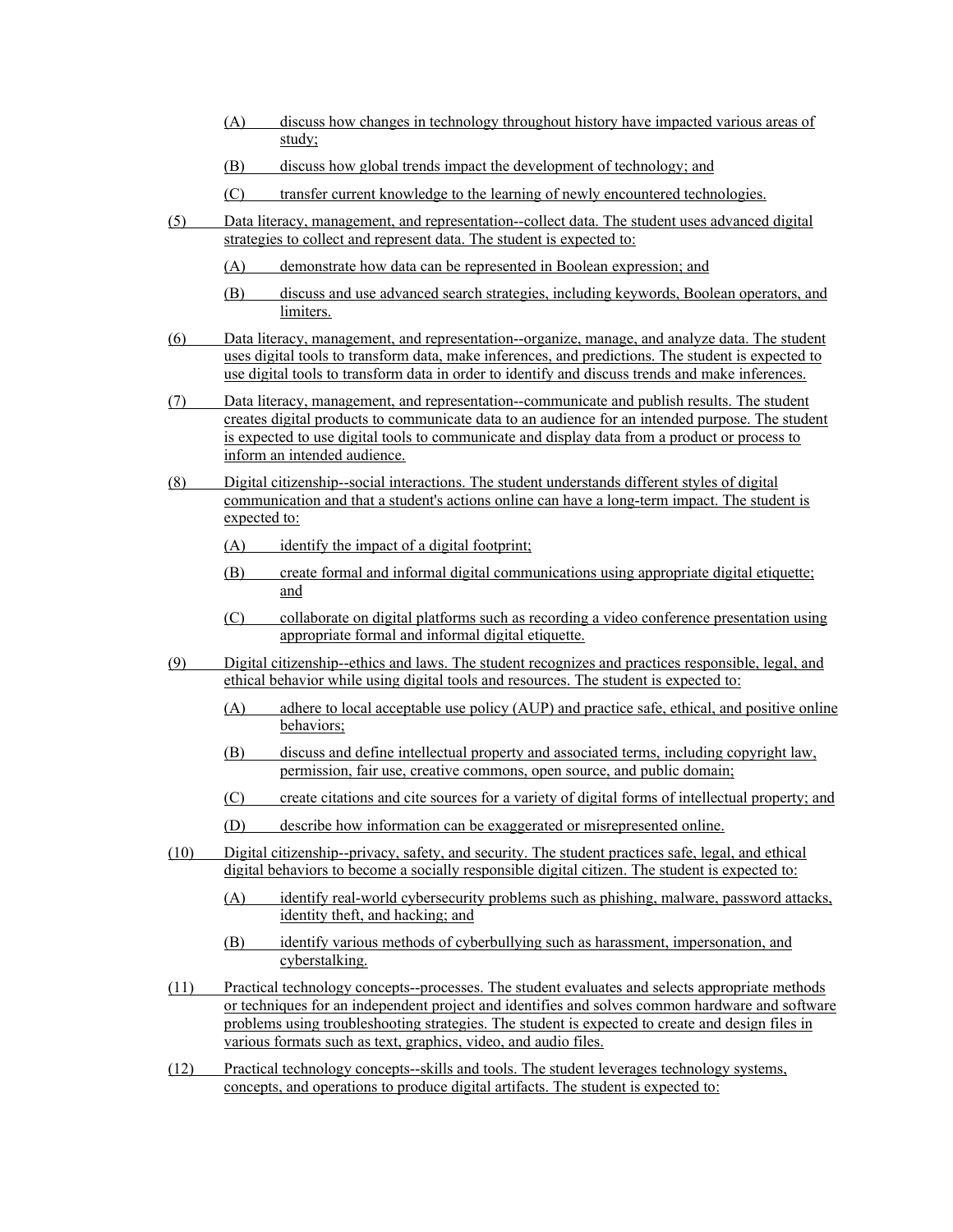- (A) apply appropriate technology terminology such as cloud applications, input, output, and basic programming;
- (B) identify effective file management strategies such as file naming conventions, local and remote locations, backup, hierarchy, folder structure, file conversion, tags, and emerging digital organizational strategies;
- (C) select and use the appropriate platform and tools to complete a specific task or project;
- (D) demonstrate improvement in speed and accuracy as measured by words per minute when applying correct keyboarding techniques;
- (E) select and use appropriate shortcuts within applications;
- (F) use help sources to research application features and solve software issues;
- (G) identify types of local and remote data storage such as cloud architecture or local server; and
- (H) use productivity tools found in spread sheet, word processing, and publication applications to create digital artifacts such as reports, graphs, and charts.

# **§126.18. Technology Applications, Grade 7, Adopted 2022.**

- (a) Implementation. The provisions of this section shall be implemented by school districts beginning with the 2024-2025 school year.
	- (1) No later than August 1, 2024, the commissioner of education shall determine whether instructional materials funding has been made available to Texas public schools for materials that cover the essential knowledge and skills identified in this section.
	- (2) If the commissioner makes the determination that instructional materials funding has been made available this section shall be implemented beginning with the 2024-2025 school year and apply to the 2024-2025 and subsequent school years.
	- (3) If the commissioner does not make the determination that instructional materials funding has been made available under this subsection, the commissioner shall determine no later than August 1 of each subsequent school year whether instructional materials funding has been made available. If the commissioner determines that instructional materials funding has been made available, the commissioner shall notify the State Board of Education and school districts that this section shall be implemented for the following school year.
- (b) Introduction.
	- (1) Technology includes data communication, data processing, and the devices used for these tasks locally and across networks. Learning to apply these technologies motivates students to develop critical-thinking skills, higher-order thinking, and innovative problem solving. Technology applications incorporates the study of digital tools, devices, communication, and programming to empower students to apply current and emerging technologies in their careers, their education, and beyond.
	- (2) The technology applications Texas Essential Knowledge and Skills (TEKS) consist of five strands that prepare students to be literate in technology applications by Grade 8: computational thinking; creativity and innovation; data literacy, management, and representation; digital citizenship; and practical technology concepts. Communication and collaboration skills are embedded across the strands.
		- (A) Computational thinking. Students break down the problem-solving process into four steps: decomposition, pattern recognition, abstraction, and algorithms.
		- (B) Creativity and innovation. Students use innovative design processes to develop solutions to problems. Students plan a solution, create the solution, test the solution, iterate, and debug the solution as needed, and implement a completely new and innovative product.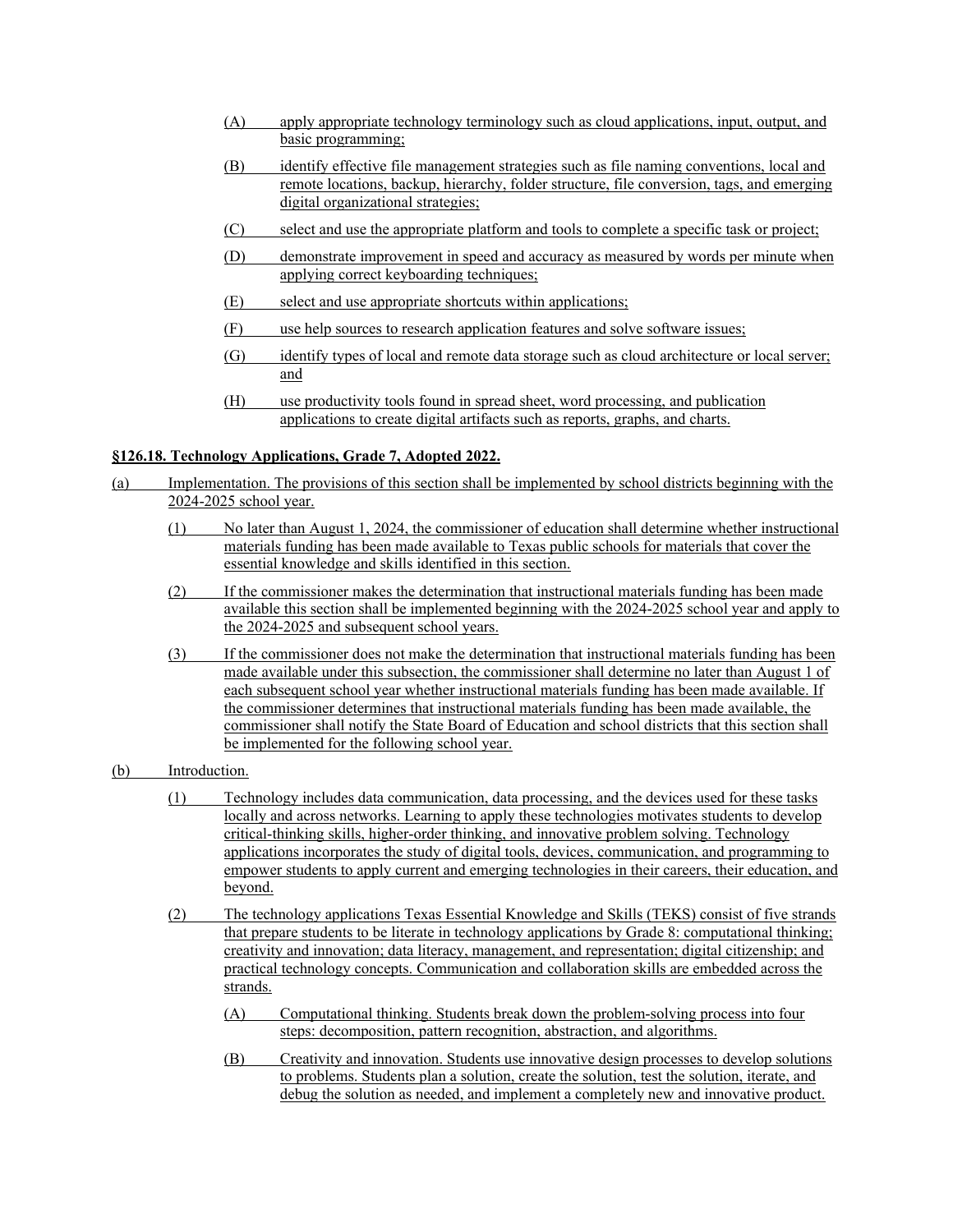- (C) Data literacy, management, and representation. Students collect, organize, manage, analyze, and publish various types of data for an audience.
- (D) Digital citizenship. Students practice the ethical and effective application of technology and develop an understanding of cybersecurity and the impact of a digital footprint to become safe, productive, and respectful digital citizens.
- (E) Practical technology concepts. Students build their knowledge of software applications and hardware focusing on keyboarding and use of applications and tools. Students also build their knowledge and use of technology systems, including integrating the use of multiple applications.
- (3) The technology applications TEKS can be integrated into all content areas and can support standalone courses. Districts have the flexibility of offering technology applications in a variety of settings, including through a stand-alone course or by integrating the technology applications standards in the essential knowledge and skills for one or more courses or subject areas.
- (4) Statements containing the word "including" reference content that must be mastered, while those containing the phrase "such as" are intended as possible illustrative examples.
- (c) Knowledge and skills.
	- (1) Computational thinking--foundations. The student explores the core concepts of computational thinking, a set of problem-solving processes that involve decomposition, pattern recognition, abstraction, and algorithms. The student is expected to:
		- (A) decompose real-world problems into structured parts using flowcharts;
		- (B) analyze the patterns and sequences found in flowcharts;
		- (C) identify abstraction and analyze how an algorithm the student created can be generalized to solve additional problems;
		- (D) design a plan collaboratively using flowcharts to document a problem, possible solutions, and an expected timeline for the development of a coded solution;
		- (E) analyze different techniques used in debugging and apply them to an algorithm; and
		- (F) analyze the benefits of using iteration (code and sequence repetition) in algorithms.
	- (2) Computational thinking--applications. The student applies the fundamentals of computer science. The student is expected to:
		- (A) manipulate and rename variables and describe different data types; and
		- (B) use a software design process to create text-based programs with nested loops that address different subproblems within a real-world context.
	- (3) Creativity and innovation--innovative design process. The student takes an active role in learning by using a design process and creative thinking to develop and evaluate solutions, considering a variety of local and global perspectives. The student is expected to:
		- (A) resolve challenges in design processes independently using goal setting and personal character traits such as demonstrating responsibility and advocating for self appropriately;
		- (B) discuss and implement a design process that includes planning and selecting digital tools to develop and refine a prototype or model through trial and error; and
		- (C) identify how the design process is used in various industries.
	- (4) Creativity and innovation--emerging technologies. The student demonstrates a thorough understanding of the role of technology throughout history and its impact on societies. The student is expected to: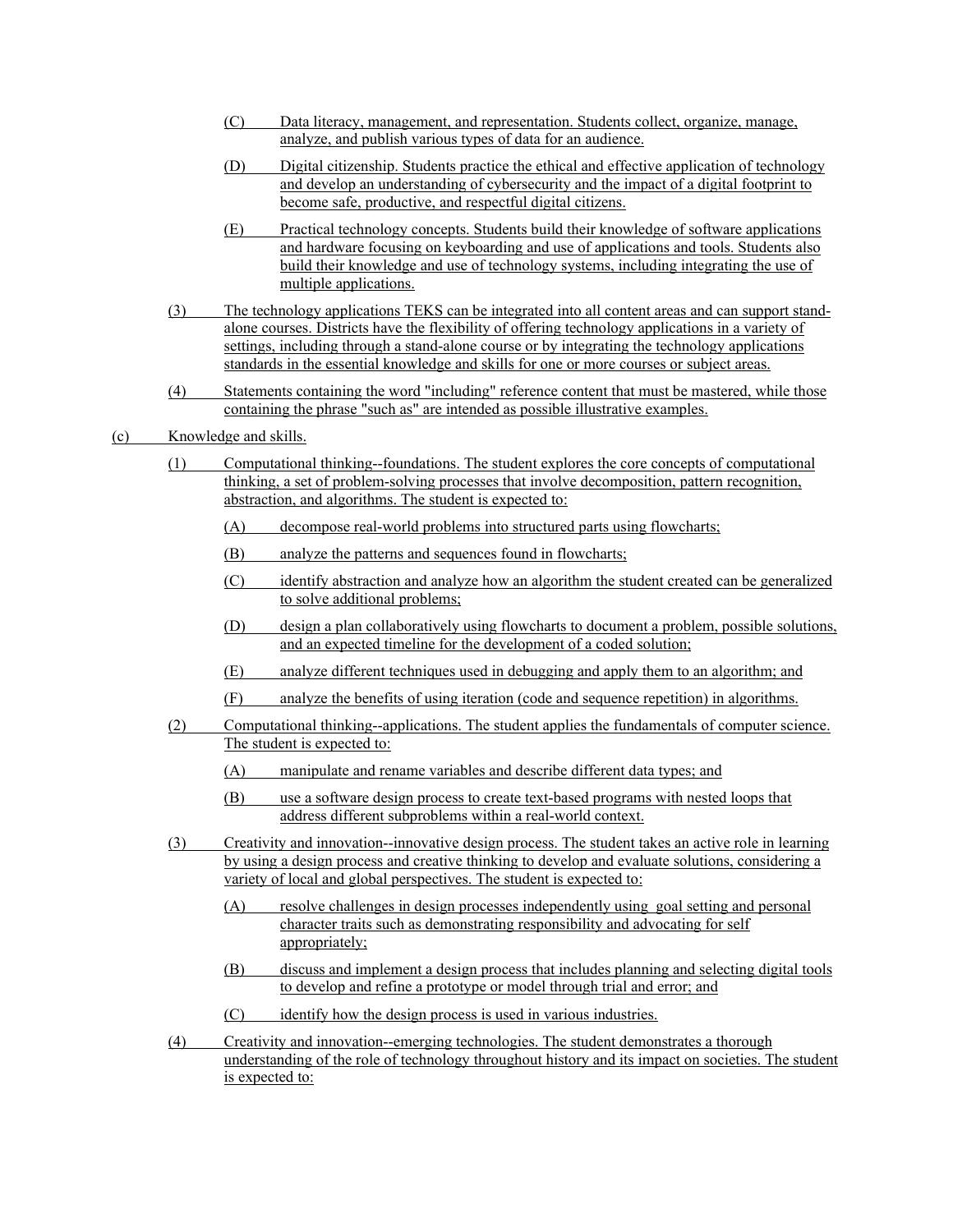- (A) explain how changes in technology throughout history have impacted various areas of study;
- (B) explain how global trends impact the development of technology; and
- (C) transfer current knowledge to the learning of newly encountered technologies.
- (5) Data literacy, management, and representation--collect data. The student uses advanced digital strategies to collect and represent data. The student is expected to:
	- (A) demonstrate how data can be represented in a binary number systems; and
	- (B) evaluate advanced search strategies, including keywords, Boolean operators, and limiters.
- (6) Data literacy, management, and representation--organize, manage, and analyze data. The student uses digital tools to transform data, make inferences, and predictions. The student is expected to use digital tools in order to transform data to analyze trends and make inferences and predictions.
- (7) Data literacy, management, and representation--communicate and publish results. The student creates digital products to communicate data to an audience for an intended purpose. The student is expected to use digital tools to communicate and display data from a product or process to inform or persuade an intended audience.
- (8) Digital citizenship--social interactions. The student understands different styles of digital communication and that a student's actions online can have a long-term impact. The student is expected to:
	- (A) classify actions as having a positive or negative effect on a digital footprint;
	- (B) create and revise formal and informal communications using a feedback process and appropriate digital etiquette; and
	- (C) collaborate on digital platforms such as recording a video conference presentation using appropriate formal and informal digital etiquette.
- (9) Digital citizenship--ethics and laws. The student recognizes and practices responsible, legal, and ethical behavior while using digital tools and resources. The student is expected to:
	- (A) adhere to local acceptable use policy (AUP) and practice and model safe, ethical, and positive online behaviors;
	- (B) explain the importance of intellectual property laws, including the benefits of protection for content owners, and the consequences of violating these laws;
	- (C) create citations and cite sources for a variety of digital forms of intellectual property; and
	- (D) evaluate how various types of media, including social media, and technology can be used to exaggerate and misrepresent information.
- (10) Digital citizenship--privacy, safety, and security. The student practices safe, legal, and ethical digital behaviors to become a socially responsible digital citizen. The student is expected to:
	- (A) describe and model ways to protect oneself from real-world cybersecurity attacks; and
	- (B) analyze the negative impacts of cyberbullying on the victim and the bully.
- (11) Practical technology concepts--processes. The student evaluates and selects appropriate methods or techniques for an independent project and identifies and solves common hardware and software problems using troubleshooting strategies. The student is expected to choose a variety of digital tools to create, share, and communicate digital artifacts.
- (12) Practical technology concepts--skills and tools. The student leverages technology systems, concepts, and operations to produce digital artifacts. The student is expected to:
	- (A) demonstrate proficiency in the appropriate use of technology terminology in projects through team collaboration and communication;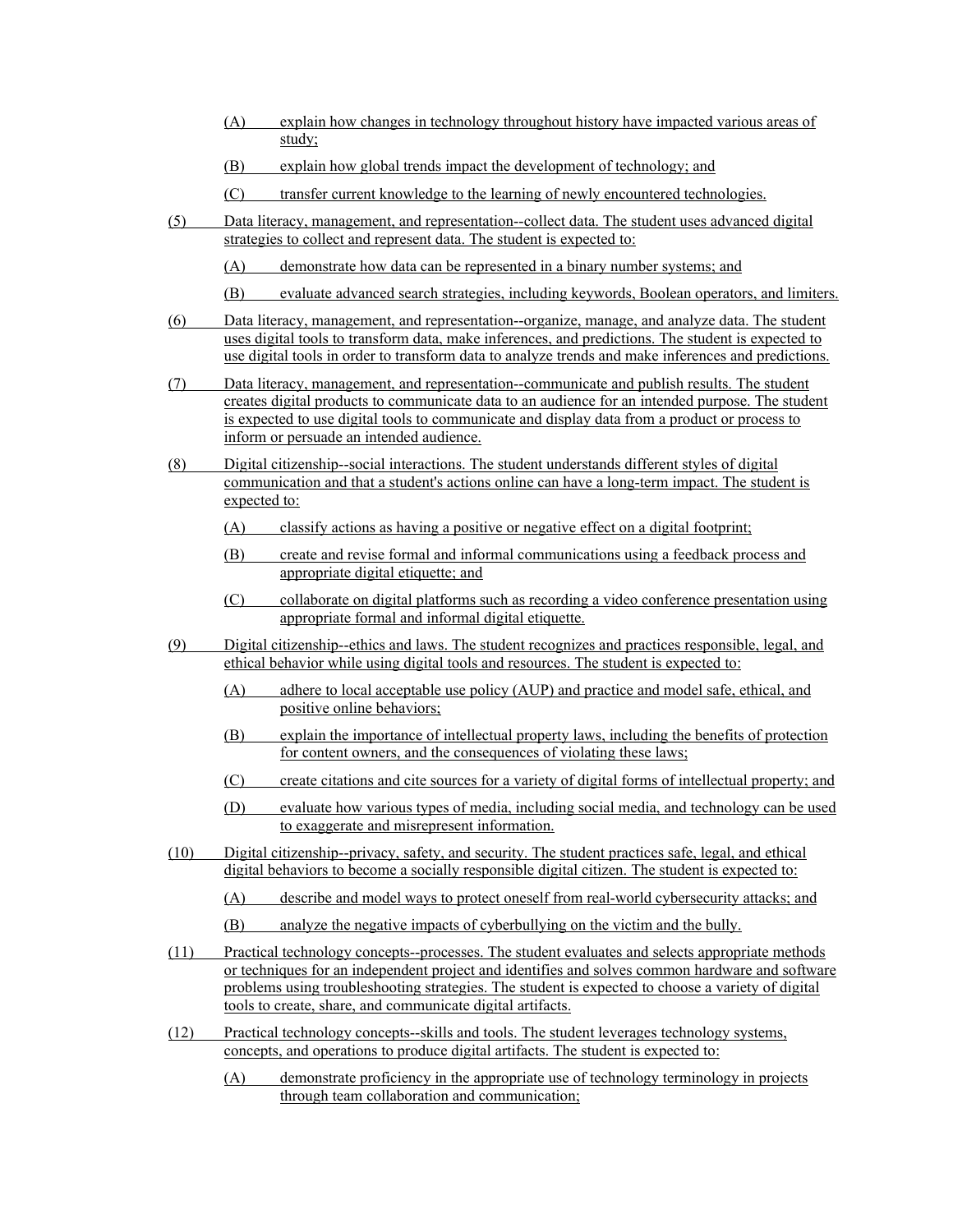- (B) demonstrate effective file management strategies such as file naming conventions, local and remote locations, backup, hierarchy, folder structure, file conversion, tags, and emerging digital organizational strategies with assistance;
- (C) select and use appropriate platform and tools, including selecting and using software or hardware for a defined task;
- (D) demonstrate improvement in speed and accuracy as measured by words per minute when applying correct keyboarding techniques;
- (E) select and use appropriate shortcuts within applications;
- (F) research and test potential solutions to solve hardware and software problems;
- (G) use a variety of types of local and remote data storage to store or share data such as cloud architecture or local server; and
- (H) select and use productivity tools found in spread sheet, word processing, and publication applications to create digital artifacts such as reports, graphs, and charts with increasing complexity.

### **§126.19. Technology Applications, Grade 8, Adopted 2022.**

- (a) Implementation. The provisions of this section shall be implemented by school districts beginning with the 2024-2025 school year.
	- (1) No later than August 1, 2024, the commissioner of education shall determine whether instructional materials funding has been made available to Texas public schools for materials that cover the essential knowledge and skills identified in this section.
	- (2) If the commissioner makes the determination that instructional materials funding has been made available this section shall be implemented beginning with the 2024-2025 school year and apply to the 2024-2025 and subsequent school years.
	- (3) If the commissioner does not make the determination that instructional materials funding has been made available under this subsection, the commissioner shall determine no later than August 1 of each subsequent school year whether instructional materials funding has been made available. If the commissioner determines that instructional materials funding has been made available, the commissioner shall notify the State Board of Education and school districts that this section shall be implemented for the following school year.
- (b) Introduction.
	- (1) Technology includes data communication, data processing, and the devices used for these tasks locally and across networks. Learning to apply these technologies motivates students to develop critical-thinking skills, higher-order thinking, and innovative problem solving. Technology applications incorporates the study of digital tools, devices, communication, and programming to empower students to apply current and emerging technologies in their careers, their education, and beyond.
	- (2) The technology applications Texas Essential Knowledge and Skills (TEKS) consist of five strands that prepare students to be literate in technology applications by Grade 8: computational thinking; creativity and innovation; data literacy, management, and representation; digital citizenship; and practical technology concepts. Communication and collaboration skills are embedded across the strands.
		- (A) Computational thinking. Students break down the problem-solving process into four steps: decomposition, pattern recognition, abstraction, and algorithms.
		- (B) Creativity and innovation. Students use innovative design processes to develop solutions to problems. Students plan a solution, create the solution, test the solution, iterate, and debug the solution as needed, and implement a completely new and innovative product.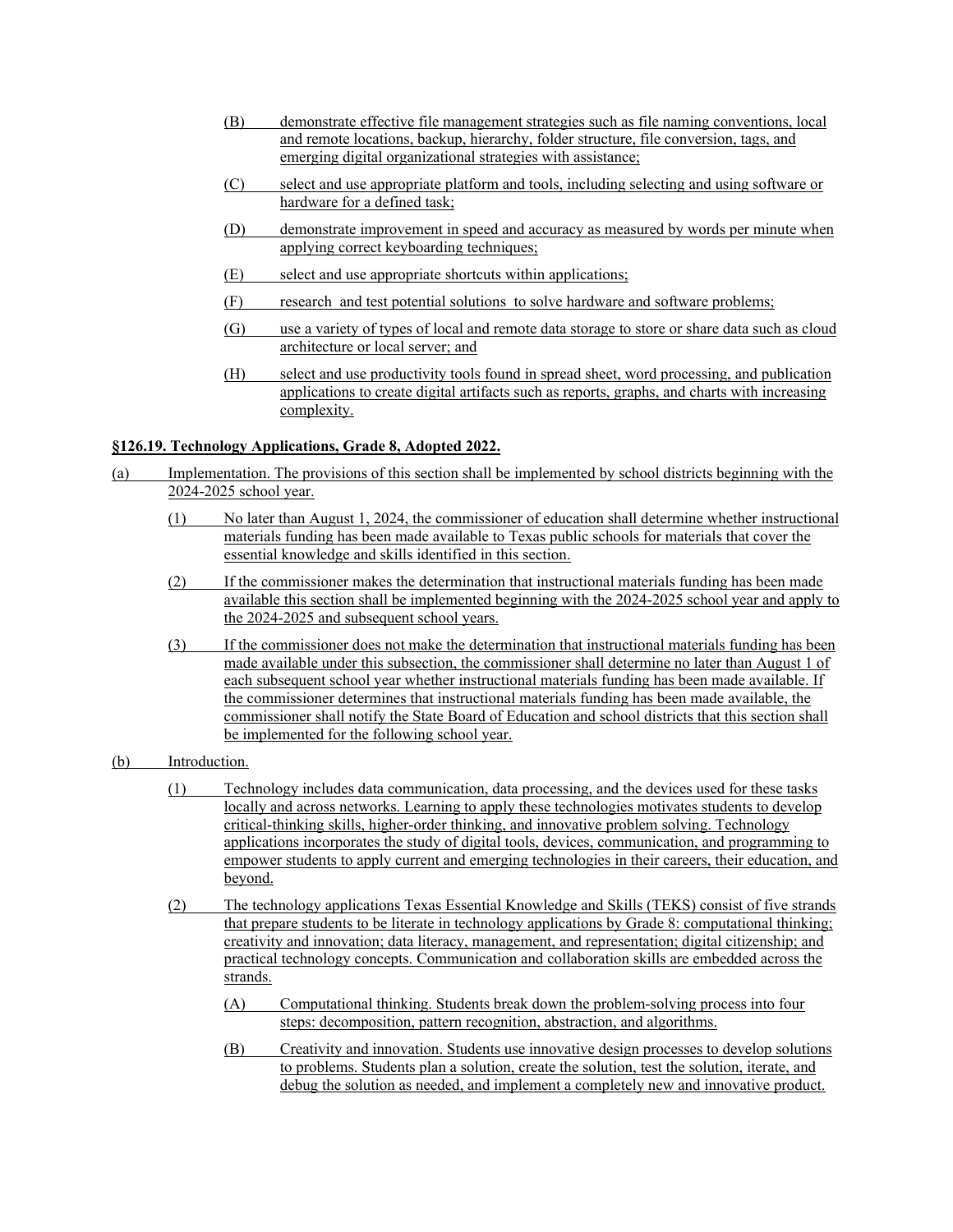- (C) Data literacy, management, and representation. Students collect, organize, manage, analyze, and publish various types of data for an audience.
- (D) Digital citizenship. Students practice the ethical and effective application of technology and develop an understanding of cybersecurity and the impact of a digital footprint to become safe, productive, and respectful digital citizens.
- (E) Practical technology concepts. Students build their knowledge of software applications and hardware focusing on keyboarding and use of applications and tools. Students also build their knowledge and use of technology systems, including integrating the use of multiple applications.
- (3) The technology applications TEKS can be integrated into all content areas and can support standalone courses. Districts have the flexibility of offering technology applications in a variety of settings, including through a stand-alone course or by integrating the technology applications standards in the essential knowledge and skills for one or more courses or subject areas.
- (4) Statements containing the word "including" reference content that must be mastered, while those containing the phrase "such as" are intended as possible illustrative examples.
- (c) Knowledge and skills.
	- (1) Computational thinking--foundations. The student explores the core concepts of computational thinking, a set of problem-solving processes that involve decomposition, pattern recognition, abstraction, and algorithms. The student is expected to:
		- (A) decompose real-world problems into structured parts using pseudocode;
		- (B) analyze the patterns and sequences found in pseudocode and identify its variables;
		- (C) practice abstraction by developing a generalized algorithm that can solve different types of problems;
		- (D) design a plan collaboratively using pseudocode to document a problem, possible solutions, and an expected timeline for the development of a coded solution;
		- (E) develop, compare, and improve algorithms for a specific task to solve a problem; and
		- (F) analyze the benefits of using iteration (code and sequence repetition) in algorithms.
	- (2) Computational thinking--applications. The student applies the fundamentals of computer science. The student is expected to:
		- (A) construct named variables with multiple data types and perform operations on their values;
		- (B) use a software design process to create text-based programs with nested loops that address different subproblems within a real-world context; and
		- (C) modify and implement previously written code to develop improved programs.
	- (3) Creativity and innovation--innovative design process. The student takes an active role in learning by using a design process and creative thinking to develop and evaluate solutions, considering a variety of local and global perspectives. The student is expected to:
		- (A) demonstrate innovation in a design process using goal setting and personal character traits, including demonstrating calculated risk-taking and tolerance;
		- (B) discuss and implement a design process that includes planning, selecting digital tools to develop, test, and evaluate design limitations, and refining a prototype or model; and
		- (C) identify how the design process is used in various industries.
	- (4) Creativity and innovation--emerging technologies. The student demonstrates a thorough understanding of the role of technology throughout history and its impact on societies. The student is expected to: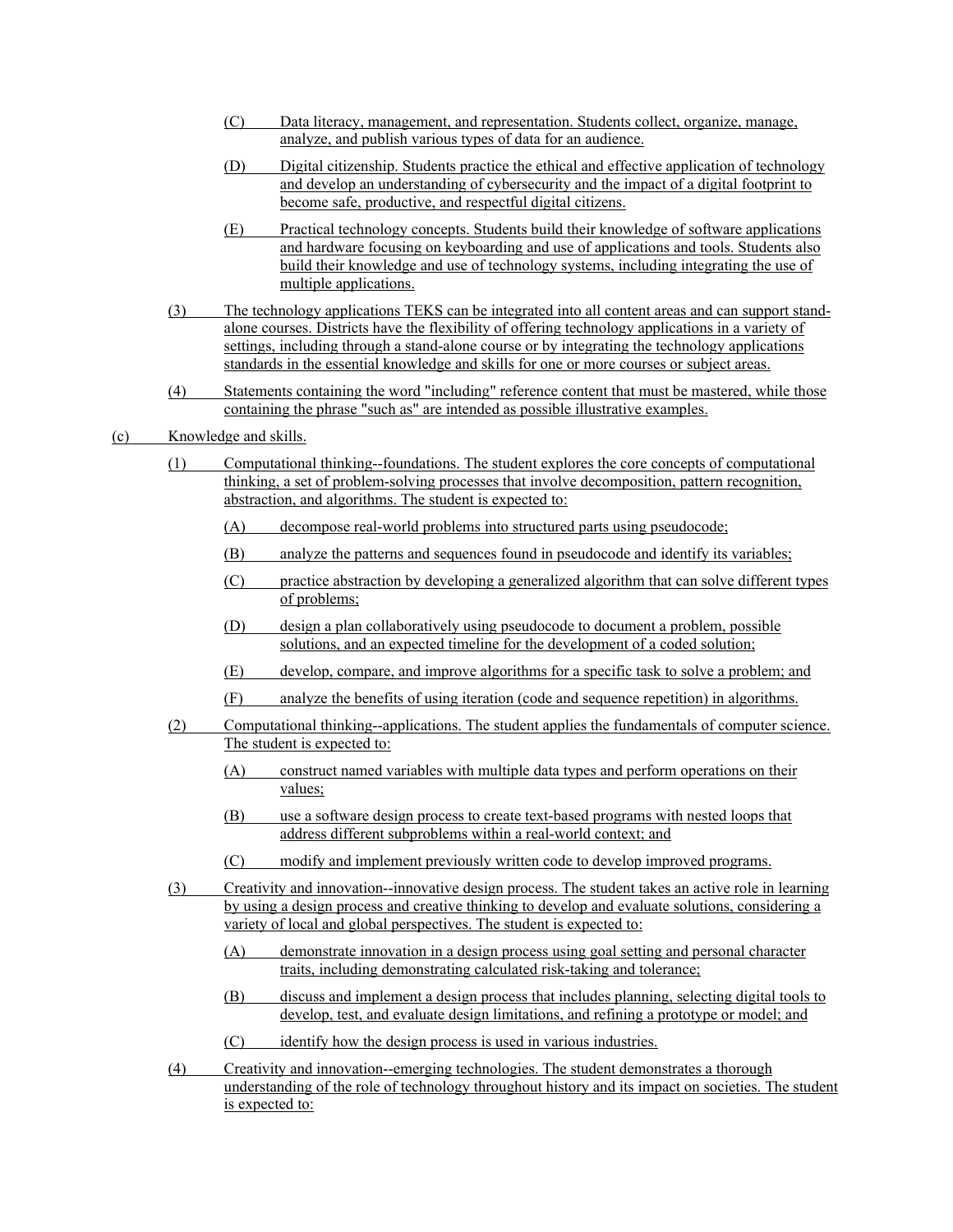- (A) evaluate how changes in technology throughout history have impacted various areas of study;
- (B) evaluate and predict how global trends impact the development of technology; and
- (C) transfer current knowledge to the learning of newly encountered technologies.
- (5) Data literacy, management, and representation--collect data. The student uses advanced digital strategies to collect and represent data. The student is expected to:
	- (A) compare and contrast data types, including binary, integers, real numbers, Boolean data, and text-based representations; and
	- (B) apply appropriate search strategies, including keywords, Boolean operators, and limiters, to achieve a specified outcome that includes a variety of file formats.
- (6) Data literacy, management, and representation--organize, manage, and analyze data. The student uses digital tools to transform data, make inferences, and predictions. The student is expected to use digital tools in order to transform data, analyze trends, and predict possibilities and develop steps for the creation of an innovative process or product.
- (7) Data literacy, management, and representation--communicate and publish results. The student creates digital products to communicate data to an audience for an intended purpose. The student is expected to use digital tools to communicate and publish data from a product or process to persuade an intended audience.
- (8) Digital citizenship--social interactions. The student understands different styles of digital communication and that a student's actions online can have a long-term impact. The student is expected to:
	- (A) analyze the importance of managing a digital footprint and how a digital footprint can affect the future;
	- (B) create and publish a formal digital communication for a global audience using appropriate digital etiquette; and
	- (C) collaborate and publish for a global audience on digital platforms such as recording and editing videos using appropriate formal and informal digital etiquette.
- (9) Digital citizenship--ethics and laws. The student recognizes and practices responsible, legal, and ethical behavior while using digital tools and resources. The student is expected to:
	- (A) adhere to local acceptable use policy (AUP) and practice and advocate for safe, ethical, and positive online behaviors;
	- (B) adhere to appropriate intellectual property law when creating digital products;
	- (C) create citations and cite sources for a variety of digital forms of intellectual property; and
	- (D) evaluate the bias of digital information sources, including websites.
- (10) Digital citizenship--privacy, safety, and security. The student practices safe, legal, and ethical digital behaviors to become a socially responsible digital citizen. The student is expected to:
	- (A) analyze real-world scenarios to identify cybersecurity threats and propose ways to prevent harm; and
	- (B) evaluate scenarios or case studies to identify warning signs of a cyberbullying victim such as withdrawal or lack of sleep and predict the outcomes for both the victim and the bully.
- (11) Practical technology concepts--processes. The student evaluates and selects appropriate methods or techniques for an independent project and identifies and solves common hardware and software problems using troubleshooting strategies. The student is expected to:
	- (A) combine various file formats for a specific project or audience; and